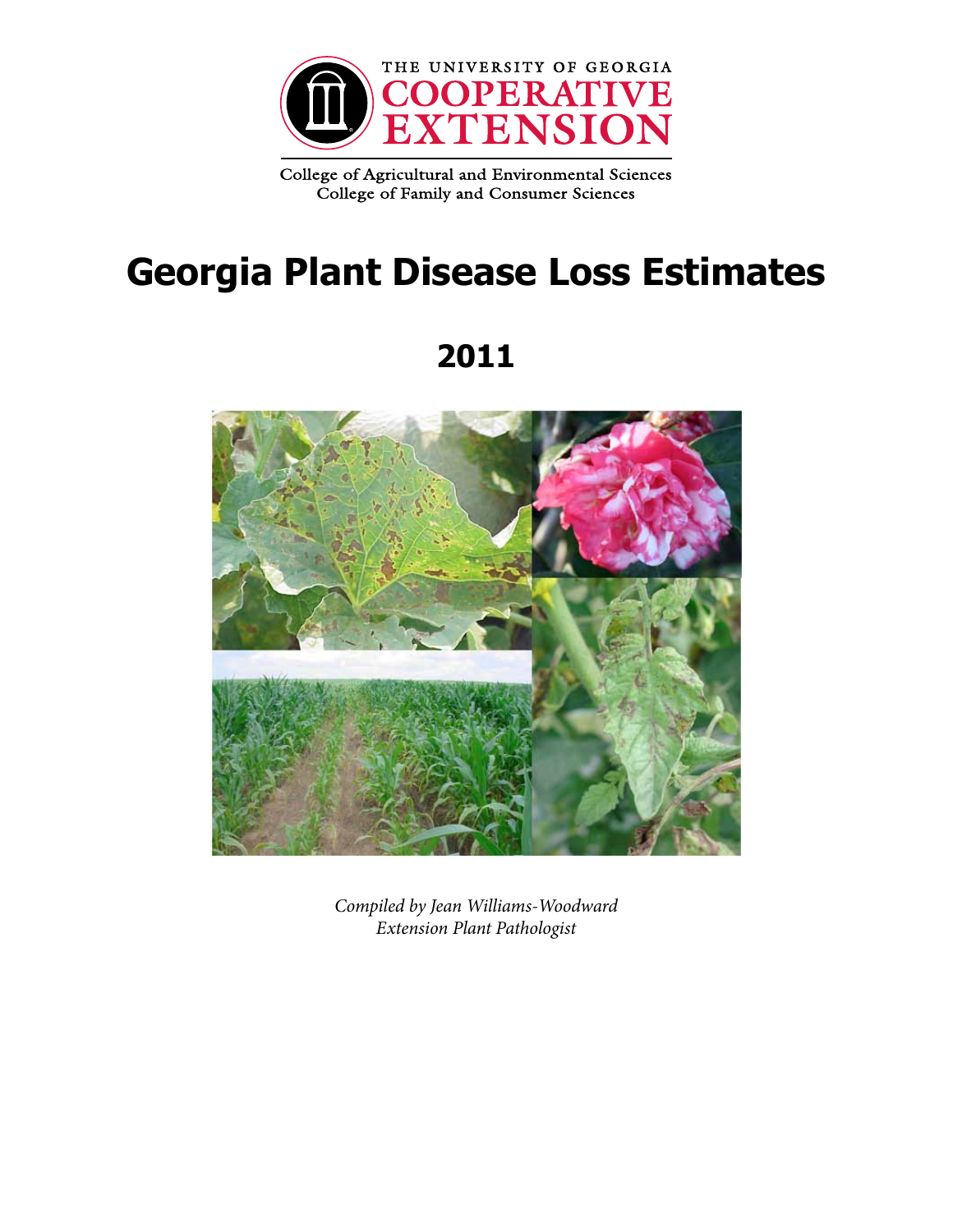#### **2011 Georgia Plant Disease Loss Estimates**

It is estimated that 2011 plant disease losses, including control costs, amounted to approximately \$823.4 million. The value of the crops used in this estimate was approximately \$6285.1 million, resulting in a 13.1% total percent disease loss across all crops included in this summary.

The estimated values for most crops used to compute these disease losses are summarized in the UGA Center for Agribusiness & Economic Development 2011 Georgia Farm Gate Value Report (AR-12-01). Some estimates for fruits, ornamentals and turf rely on specialists' knowledge of the industry and industry sources for information.

The following members of the University of Georgia Department of Plant Pathology made direct contribution to this publication:

| Phil Brannen              | Athens, Ga.  | 706-542-2685 | pbrannen@uga.edu |
|---------------------------|--------------|--------------|------------------|
| Jason Brock               | Tifton, Ga.  | 229-386-7495 | jbrock@uga.edu   |
| Ganpati Jagdale           | Athens, Ga.  | 706-542-9144 | gbjagdal@uga.edu |
| Ansuya Jogi               | Athens, Ga.  | 706-542-4719 | ansuya@uga.edu   |
| <b>Bob Kemerait</b>       | Tifton, Ga.  | 229-386-3511 | kemerait@uga.edu |
| David Langston            | Tifton, Ga.  | 229-386-7495 | dlangsto@uga.edu |
| Alfredo Martinez-Espinoza | Griffin, Ga. | 770-228-7375 | amartine@uga.edu |
| Jean Williams-Woodward    | Athens, Ga.  | 706-542-9140 | jwoodwar@uga.edu |
|                           |              |              |                  |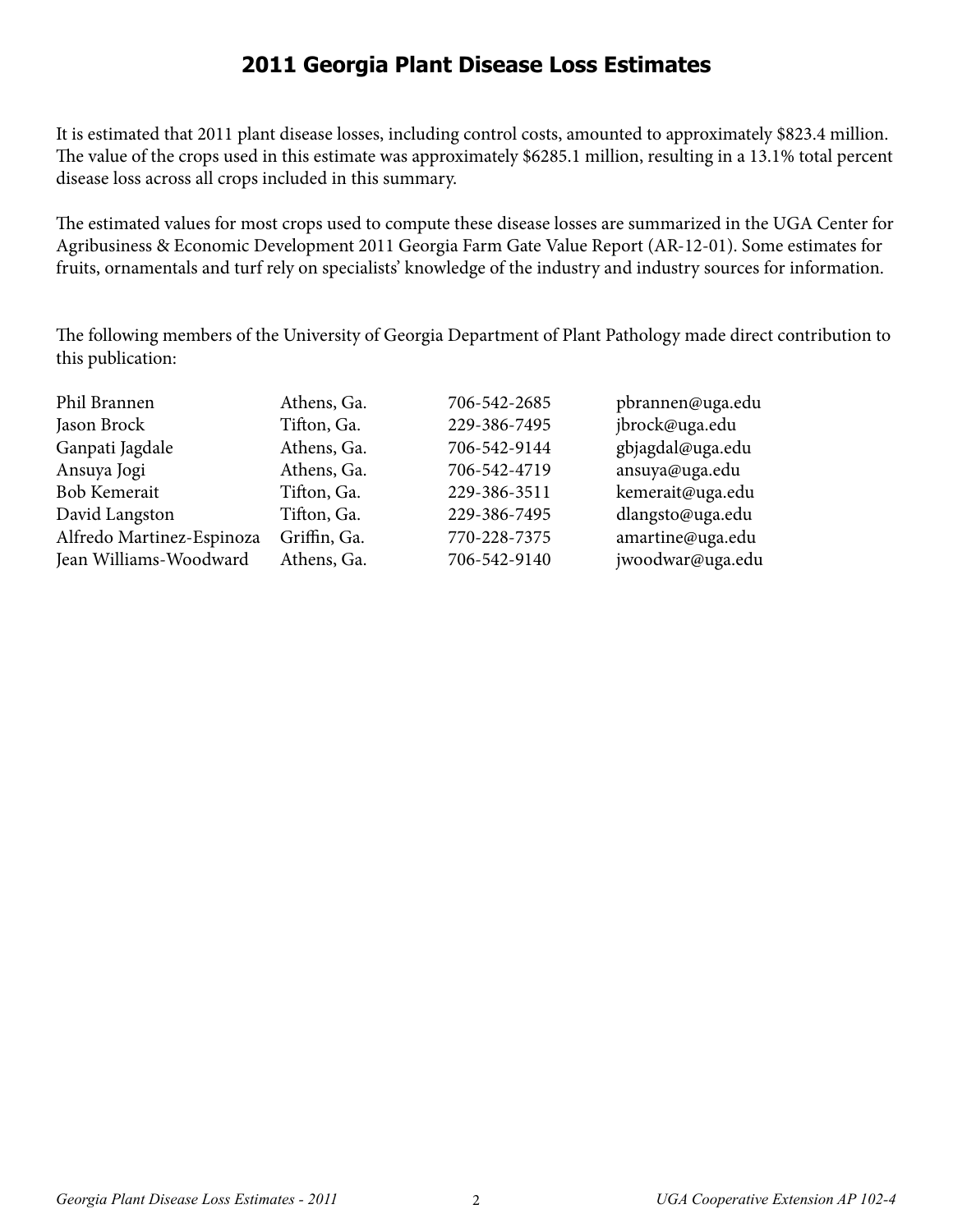## **2011 Plant Disease Clinics Annual Summary**

Extension Plant Pathology maintains plant disease clinics at Athens and Tifton to aid county Extension faculty in diagnosing and correcting disease-related plant problems. Additionally, a laboratory for analysis for nematodes is maintained at Athens. The Plant Disease Clinic at Athens, operated by Ansuya Jogi, is located in Room 2405 Miller Plant Sciences Building. Samples analyzed in this clinic include commercial fruit, ornamentals and turf; Christmas trees and forestry; all homeowner samples; and legume forages, small grains, mushroom identification and wood rots. The Plant Disease Clinic at Tifton, operated by Jason Brock, is located in Room 116 of the Horticulture Building. Samples analyzed in this clinic include commercial samples of field crops, grain forages, pecans and vegetables. The Nematology Lab, operated by Dr. Ganpati Jagdale, is located in the Agricultural Services Complex. This clinic processes soil and plant samples for nematode analysis.

In 2011, 708 commercial plant samples were processed for diagnosis at Athens and 717 commercial plant samples were processed for diagnosis at Tifton. For homeowners, 387 samples were analyzed. A total of 6,712 samples were analyzed for nematodes.

Diagnoses and educational recommendations are returned to the county faculty. The clinics maintain a computerized database of samples and their diagnoses through the DDDI system.

| <b>PLANT SAMPLES DIAGNOSES</b>       |                                       |                              |                |  |  |
|--------------------------------------|---------------------------------------|------------------------------|----------------|--|--|
| <b>Crop</b>                          | <b>Commercial Samples</b>             | <b>Homeowner IPM Samples</b> | <b>Total</b>   |  |  |
| <b>Field Crops</b>                   | 270                                   | 0                            | 270            |  |  |
| <b>Fruits and Nuts</b>               | 104                                   | 30                           | 134            |  |  |
| Herbaceous Ornamentals               | 69                                    | 18                           | 87             |  |  |
| Miscellaneous                        | 7                                     | 9                            | 16             |  |  |
| <b>Trees</b>                         | 35                                    | 51                           | 86             |  |  |
| Turf                                 | 405                                   | 162                          | 567            |  |  |
| Vegetables                           | 461                                   | 42                           | 503            |  |  |
| <b>Woody Ornamentals</b>             | 74                                    | 75                           | 149            |  |  |
| <b>Total</b>                         | 1425                                  | 387                          | 1812           |  |  |
|                                      | <b>SAMPLES FOR NEMATODE DIAGNOSES</b> |                              |                |  |  |
| <b>Crop</b>                          | <b>Samples</b>                        | <b>Crop</b>                  | <b>Samples</b> |  |  |
| <b>Field Crops</b>                   | 2490                                  | <b>Trees</b>                 | 7              |  |  |
| Fruits & Nuts                        | 27                                    | Turf                         | 1080           |  |  |
| Miscellaneous                        | 2340                                  | Vegetables                   | 390            |  |  |
| Ornamentals                          | 378                                   |                              |                |  |  |
| <b>Total of all nematode samples</b> | 6712                                  |                              |                |  |  |

#### **2011 PLANT DISEASE CLINIC SAMPLE SUMMARIES**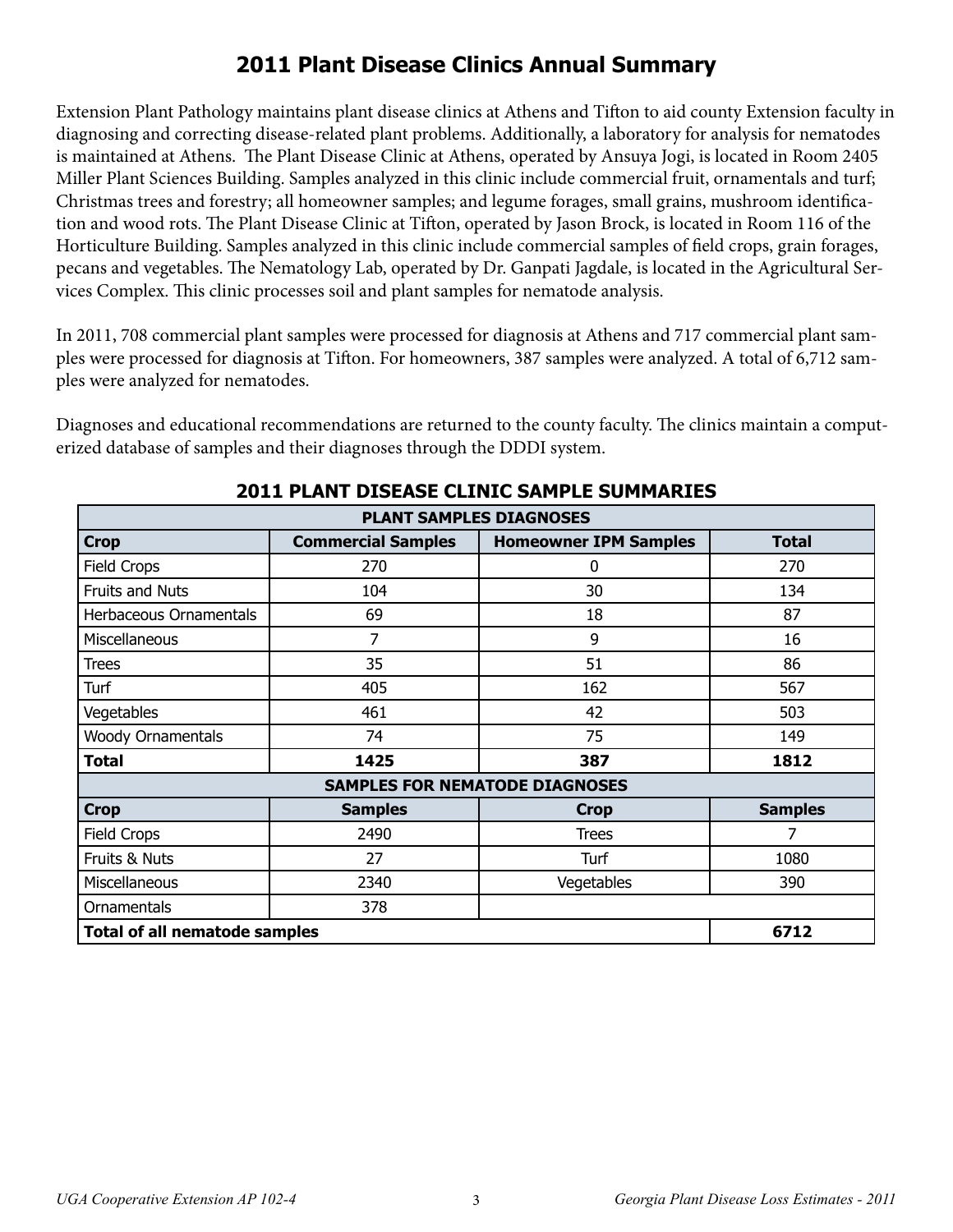#### **Apple**

North Georgia had a moderately dry season in 2011. As a result, major disease losses were not observed, including bitter rot, one of our primary summer diseases. Likewise, fire blight was not prevalent since early-season conditions were generally cold. Summer rot diseases did not result in significant production losses. Overall disease pressure was low. There is still a strong need for more efficacious fungicides, especially for control of bitter rot and other summer rot diseases. Though not yet observed, we are concerned that streptomycin antibiotic resistance may yet become an issue; currently, streptomycin is the most effective antibiotic for fire blight, though oxytetracycline is also now registered. Cost of control included pesticide usage for fire blight, pruning costs and summer rot control measures.

| <b>Disease</b>                                          | % Reduction in<br><b>Crop Value</b> | <b>Damage</b><br>(\$Thousands) | <b>Cost of Control</b><br>(\$Thousands) | <b>Total</b><br>(\$Thousands) |  |
|---------------------------------------------------------|-------------------------------------|--------------------------------|-----------------------------------------|-------------------------------|--|
| Fire Blight                                             | 0.10                                | 8.9                            | 50.0                                    | 58.9                          |  |
| <b>Bitter Rot</b>                                       | 1.00                                | 89.0                           | 100.0                                   | 189.0                         |  |
| <b>Bot Rot</b>                                          | 0.01                                | 0.9                            | 52.0                                    | 52.9                          |  |
| <b>Black Rot</b>                                        | 0.01                                | 0.9                            | 33.0                                    | 33.9                          |  |
| Alternaria Leaf Spot                                    | 0.01                                | 0.9                            | 0.0                                     | 0.9                           |  |
| Powdery Mildew                                          | 0.01                                | 0.9                            | 11.5                                    | 12.4                          |  |
| Sooty Blotch                                            | 0.01                                | 0.9                            | 0.0                                     | 0.9                           |  |
| <b>Fly Speck</b>                                        | 0.01                                | 0.9                            | 0.0                                     | 0.9                           |  |
| Cedar Apple Rust                                        | 0.01                                | 0.9                            | 0.0                                     | 0.9                           |  |
| Scab                                                    | 0.01                                | 0.9                            | 0.0                                     | 0.9                           |  |
| <b>Other Diseases</b>                                   | 0.01                                | 0.9                            | 1.0                                     | 1.9                           |  |
| Total                                                   | 1.2                                 | 105.9                          | 247.5                                   | 353.4                         |  |
| *Controlled with fungicides applied for other diseases. |                                     |                                |                                         |                               |  |
| Estimate by Phil Brannen, Extension Plant Pathologist   |                                     |                                |                                         |                               |  |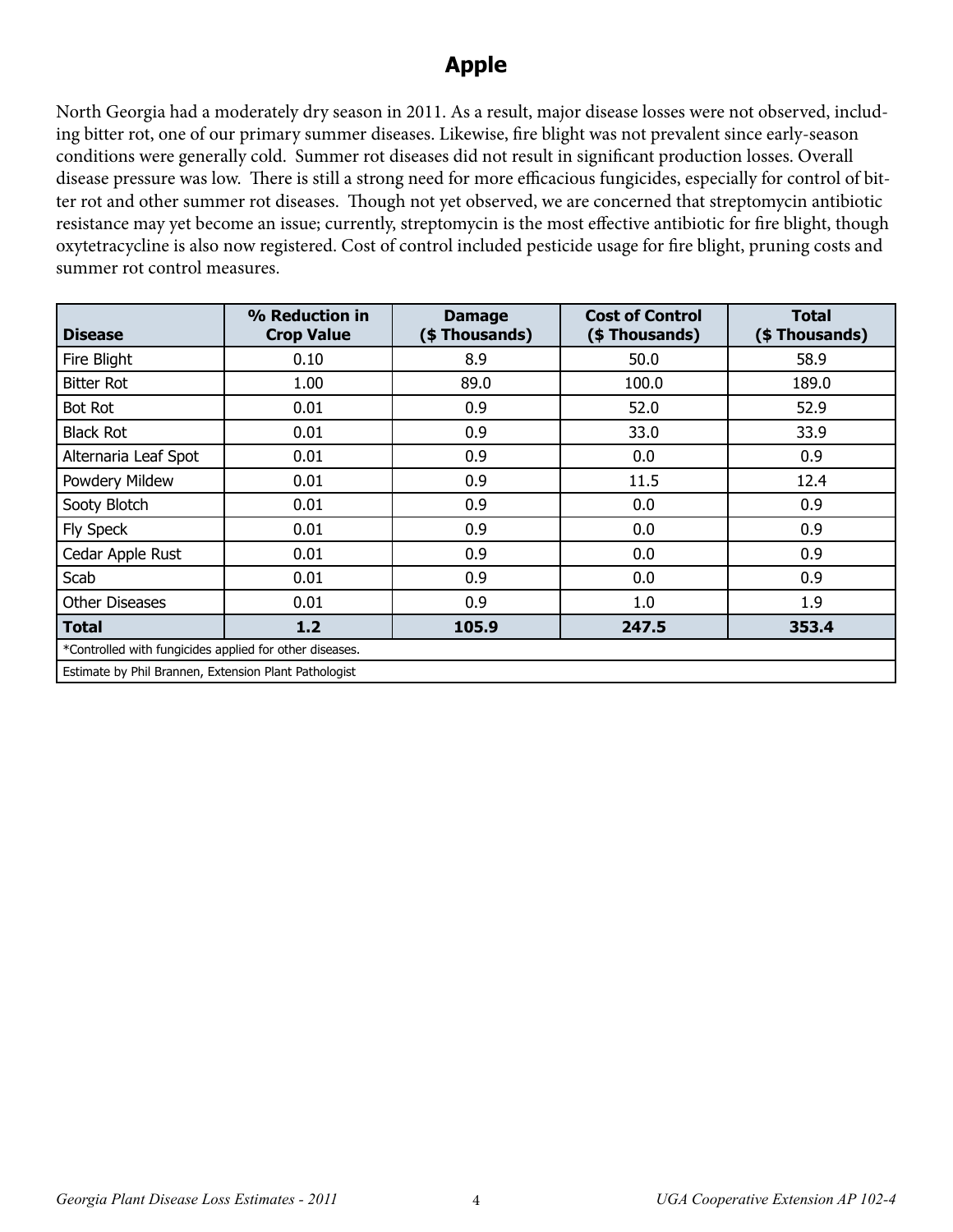## **Blackberry**

Blackberries are still a relatively new commodity for Georgia. Diseases have been a major reason for losses observed, and limited research information is available for this expanding market. In 2011, Botrytis fruit rot was observed in some locations. This disease is especially damaging when wet weather occurs during bloom. Several rust diseases were observed in 2011, including orange rust and cane and leaf rust. Viruses, many of which can't be readily detected, continue to make their way into the state, and these have also caused significant losses. Fungicidal applications generally decreased losses to low levels relative to the total crop.

| <b>Disease</b>                                        | % Reduction in<br><b>Crop Value</b> | <b>Damage</b><br>(\$Thousands) | <b>Cost of Control</b><br>(\$Thousands) | <b>Total</b><br>(\$Thousands) |
|-------------------------------------------------------|-------------------------------------|--------------------------------|-----------------------------------------|-------------------------------|
| <b>Botrytis</b>                                       | 0.10                                | 11.2                           | 1228.8                                  | 1240.1                        |
| Orange Rust                                           | 0.01                                | 1.1                            | 153.6                                   | 154.7                         |
| Cane and Leaf Rust                                    | 0.10                                | 11.2                           | 614.4                                   | 625.6                         |
| Double Blossom                                        | 0.10                                | 11.2                           | 307.2                                   | 318.4                         |
| <b>Viruses</b>                                        | 5.00                                | 560.8                          | 153.6                                   | 714.4                         |
| Phytophthora Root Rot                                 | 0.10                                | 11.2                           | 30.7                                    | 41.9                          |
| Cane Blight                                           | 1.00                                | 112.2                          | 307.2                                   | 419.4                         |
| Septoria Leaf Spot                                    | 0.10                                | 11.2                           | 122.9                                   | 134.1                         |
| Botryosphaeria                                        | 0.10                                | 11.2                           | 153.6                                   | 164.8                         |
| <b>Total</b>                                          | 6.6                                 | 741.4                          | 3072.1                                  | 3813.5                        |
| Estimate by Phil Brannen, Extension Plant Pathologist |                                     |                                |                                         |                               |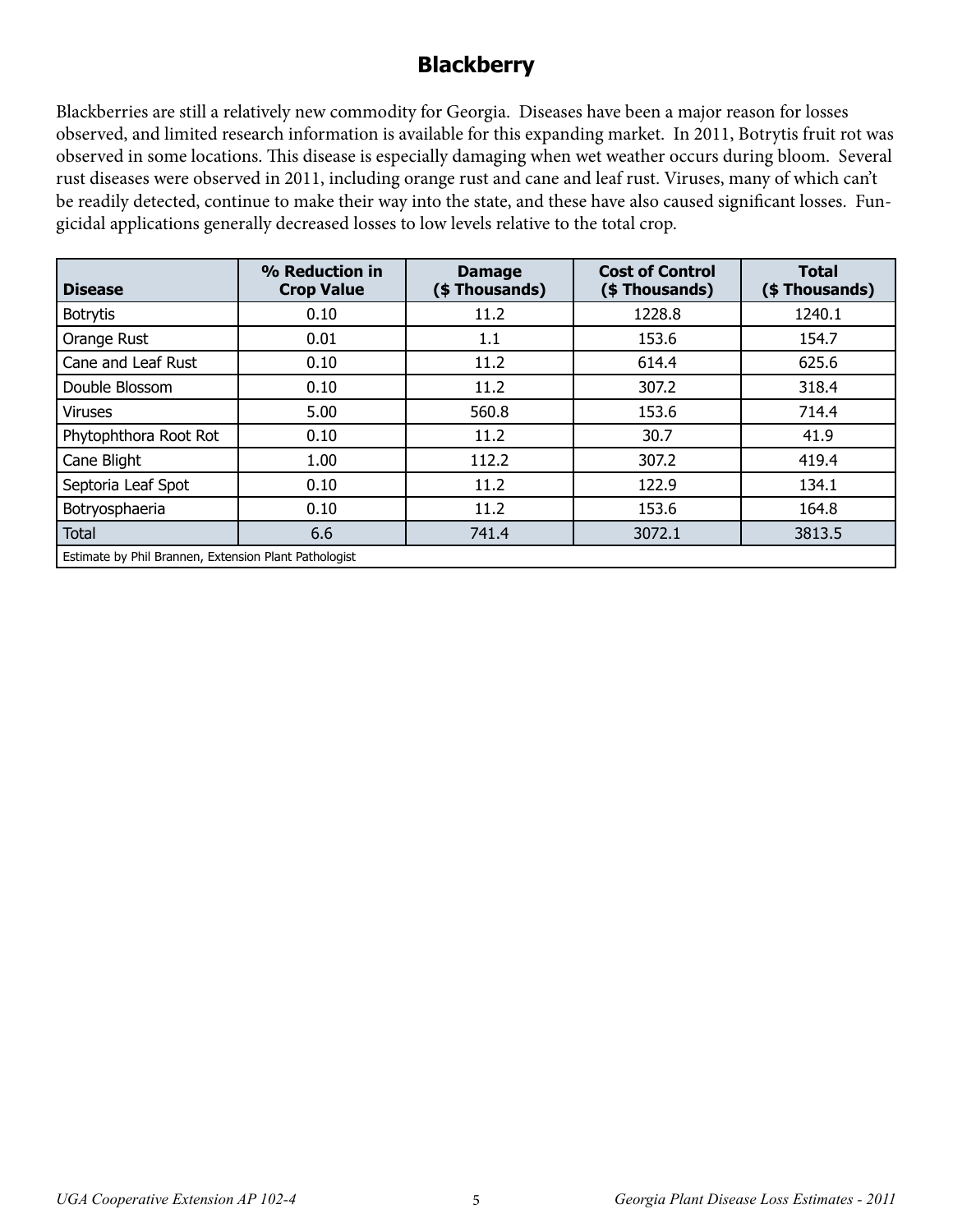#### **Blueberry**

Blueberry production in 2011 was generally good, but diseases had a major impact on production. Mummy berry losses were low to moderate. Necrotic ring blotch, a new viral pathogen, was highly prevalent, and red ringspot virus was observed as well. Exobasidium leaf and fruit spot, an emerging disease, increased in both severity and prevalence. Bacterial leaf scorch, a newly identified bacterial disease of Southern highbush blueberries, continued to cause losses on several varieties. Botryosphaeria canker and Botrytis were prevalent in 2011 due to cold damage prior to and during bloom; however, recommended pruning and fungicide applications were instrumental in disease mitigation. Rhizoctonia root rot, a relatively rare propagation disease, caused substantive losses in one planting.

| <b>Disease</b>          | % Reduction in<br><b>Crop Value</b>                   | <b>Damage</b><br>(\$ Thousands) | <b>Cost of Control</b><br>(\$Thousands) | <b>Total</b><br>(\$Thousands) |  |  |
|-------------------------|-------------------------------------------------------|---------------------------------|-----------------------------------------|-------------------------------|--|--|
| Mummy Berry             | 0.1                                                   | 261.1                           | 4349.8                                  | 4610.9                        |  |  |
| Botrytis Blight         | 0.0                                                   | 26.1                            | 1739.9                                  | 1766.0                        |  |  |
| <b>Foliar Disease</b>   | 1.0                                                   | 2611.5                          | 1304.9                                  | 3916.4                        |  |  |
| Rots                    | 1.0                                                   | 2611.5                          | 1304.9                                  | 3916.4                        |  |  |
| <b>Bacterial Scorch</b> | 0.1                                                   | 261.1                           | 435.0                                   | 696.1                         |  |  |
| <b>Dieback</b>          | 0.1                                                   | 261.1                           | 435.0                                   | 696.1                         |  |  |
| Phytophthora Root Rot   | 0.1                                                   | 261.1                           | 435.0                                   | 696.1                         |  |  |
| <b>Total</b>            | 2.4                                                   | 6293.6                          | 8699.6                                  | 16298.2                       |  |  |
|                         | Estimate by Phil Brannen, Extension Plant Pathologist |                                 |                                         |                               |  |  |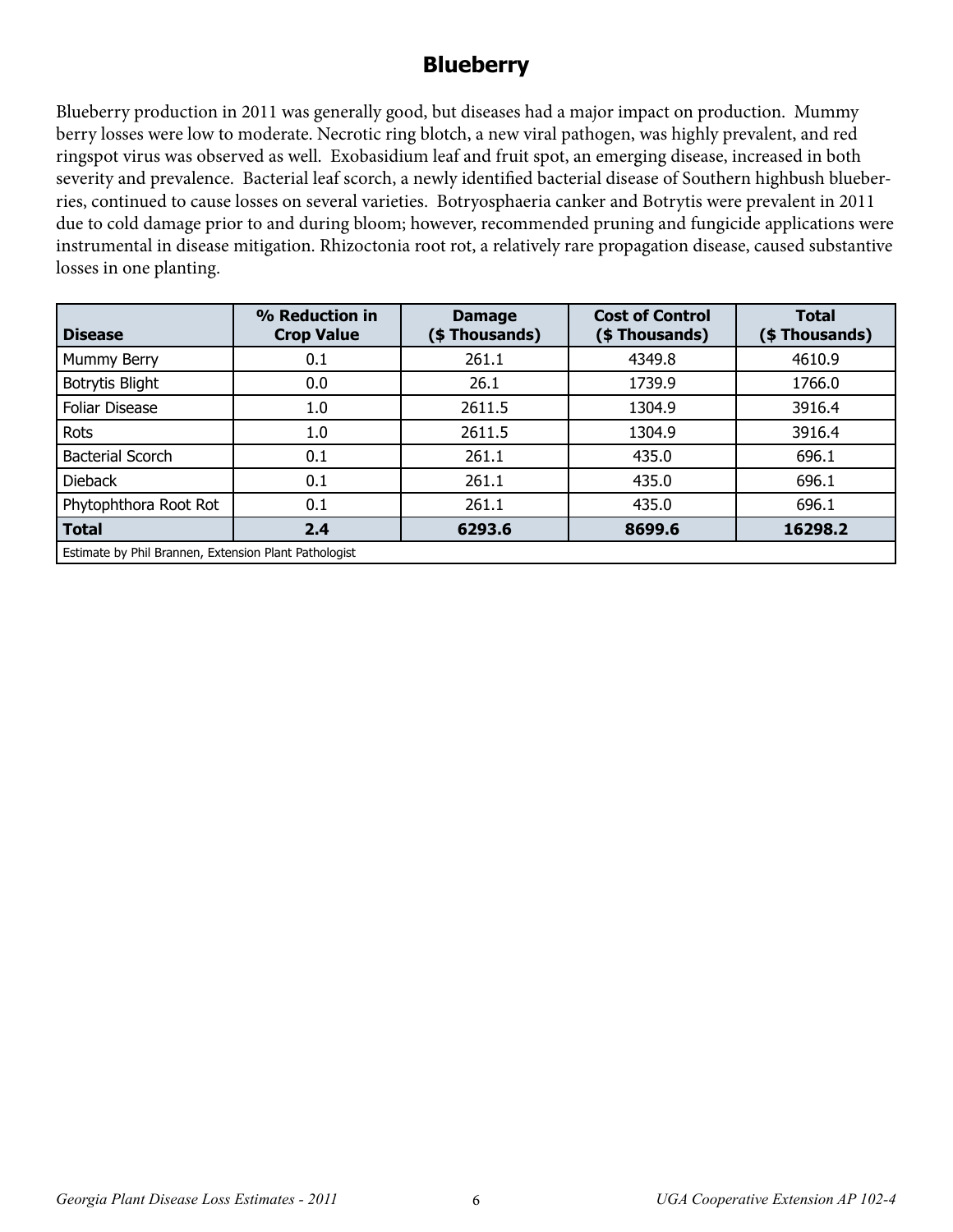## **Bunch Grape**

Grape diseases were not very prevalent in 2011. Powdery and downy mildews were observed where spray programs were not well administered. The downy mildew epidemic was initiated later in the season, so fruit were not infected. In addition, Phomopsis cane and leaf spot were observed in some vineyards. North Georgia is on the southern edge of the region where one can effectively grow wine grapes, and this is related to Pierce's disease, a bacterial disease that is vectored by an insect, the glassy-winged sharpshooter. Cold winter temperatures either kill the insect that transmits the disease, or the temperatures may actually prevent the bacteria from surviving. Regardless, cold temperatures allow for production of Vinifera wine grapes, and we do not recommend that producers plant these at elevations below 1,300 feet. Pierce's disease losses were minimal in 2011, and new infections from Pierce's disease were rarely observed. An indirect result of Pierce's disease mortality has been an increase in leaf roll viruses. An initial survey of leaf roll virus diseases indicated that these have resulted in substantive losses in some vineyards. This disease was introduced extensively through replanting of vines killed by Pierce's disease in previous years, and leaf roll virus is now becoming a major issue for the Georgia wine grape industry, as plant destruction is the only control option.

| <b>Disease</b>                                        | % Reduction in<br><b>Crop Value</b> | <b>Damage</b><br>(\$Thousands) | <b>Cost of Control</b><br>(\$Thousands) | <b>Total</b><br>(\$Thousands) |  |  |
|-------------------------------------------------------|-------------------------------------|--------------------------------|-----------------------------------------|-------------------------------|--|--|
| <b>Botrytis</b>                                       | 0.1                                 | 4.5                            | 50.0                                    | 54.5                          |  |  |
| Downy Mildew                                          | 2.0                                 | 89.7                           | 70.0                                    | 159.7                         |  |  |
| <b>Black Rot</b>                                      | 1.0                                 | 44.8                           | 70.0                                    | 114.8                         |  |  |
| Powdery Mildew                                        | 3.0                                 | 134.5                          | 20.0                                    | 154.5                         |  |  |
| Phomopsis Cane<br><b>Blight</b>                       | 1.0                                 | 44.8                           | 35.0                                    | 79.8                          |  |  |
| Crown Gall                                            | 0.01                                | 0.4                            | 1.0                                     | 1.4                           |  |  |
| Pierce's Disease                                      | 0.01                                | 0.4                            | 10.0                                    | 10.4                          |  |  |
| Leaf Roll Virus                                       | 0.1                                 | 4.5                            | 5.0                                     | 9.5                           |  |  |
| <b>Total</b>                                          | 7.2                                 | 323.7                          | 261.0                                   | 584.7                         |  |  |
| Estimate by Phil Brannen, Extension Plant Pathologist |                                     |                                |                                         |                               |  |  |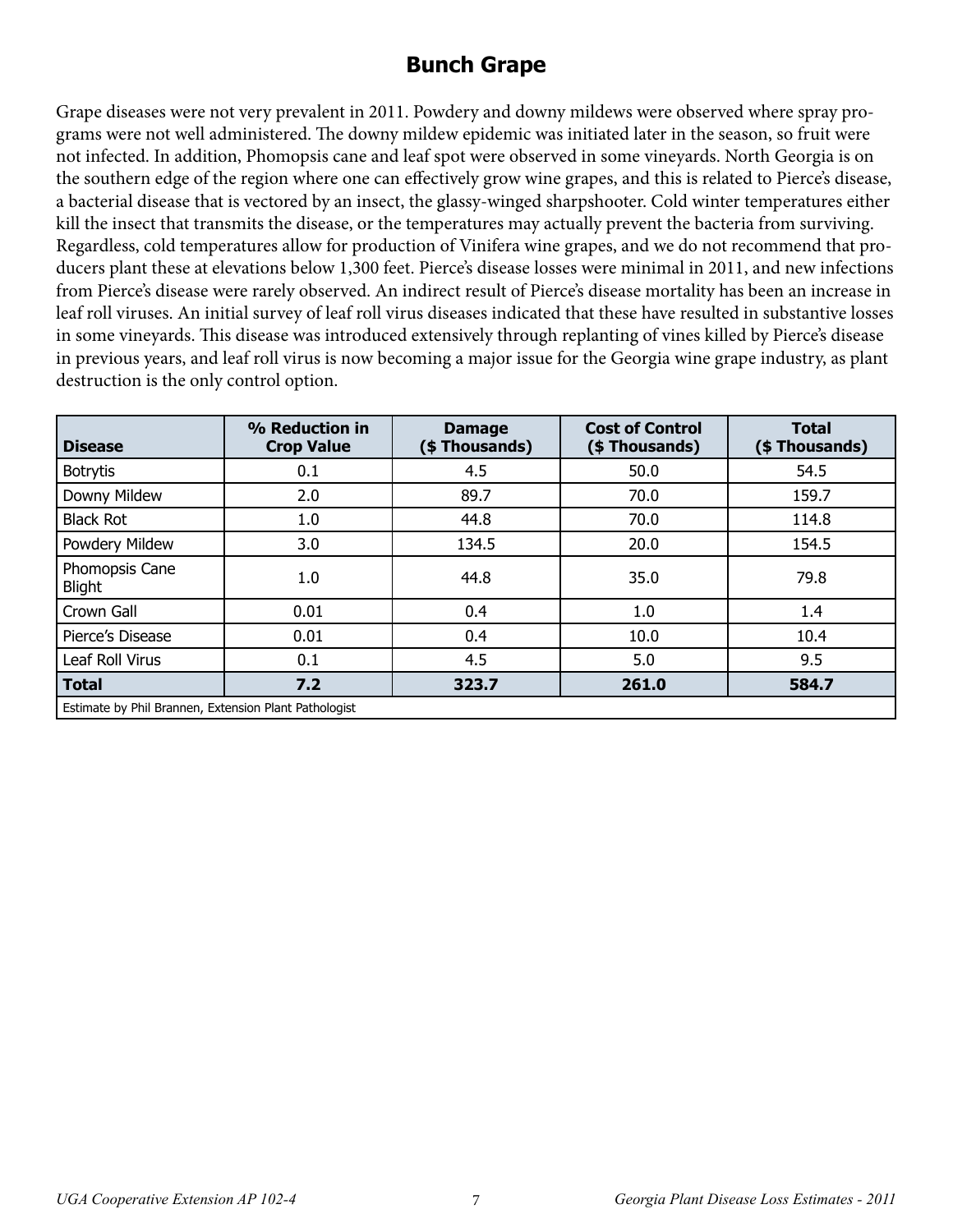#### **Corn**

In 2011, corn for grain was planted on 320,261 acres in Georgia with an average yield of 162.6 bu/A. The crop was valued at \$311,603,285. Southern rust (*Puccinia polysora*) and northern corn leaf blight (*Exserohilum turcicum*) were of limited importance, largely due to the extreme drought and high temperatures experienced that season. However, charcoal rot, which is favored by periods of drought stress, was observed more frequently in 2011 than in other years. Additionally, aflatoxin was more of a problem because of favorable environmental conditions. Use of fungicides was uncommon in 2011 as conditions were generally unfavorable for disease spread.

The true importance of damage from nematodes (e.g., sting, stubby root and southern root-knot nematodes) is becoming more apparent as growers and county agents become more familiar with the symptoms.

| <b>Disease</b>                      | % Reduction in<br><b>Crop Value</b> | <b>Damage</b><br>(\$ Millions) | <b>Cost of Control</b><br>(\$ Millions) | <b>Total</b><br>(\$ Millions) |
|-------------------------------------|-------------------------------------|--------------------------------|-----------------------------------------|-------------------------------|
| Root & Stalk Rot                    | 0.1                                 | 0.3                            | 0.0                                     | 0.3                           |
| Nematodes                           | 5.0                                 | 15.6                           | $0.8*$                                  | 16.4                          |
| Mycotoxins                          | 5.5                                 | 17.1                           | 0.0                                     | 17.1                          |
| Southern Corn Rust                  | 0.1                                 | 0.3                            | $0.4**$                                 | 0.7                           |
| Northern Corn Leaf<br><b>Blight</b> | 0.2                                 | 0.6                            | $---***$                                | 0.6                           |
| Other Leaf Diseases                 | trace                               | ---                            | 0.0                                     | 0.0                           |
| <b>Total</b>                        | 10.9                                | 34.0                           | 1.2                                     | 35.1                          |

\* It is estimated that approximately 40,000 acres of corn were treated with 7 lb/A Counter insecticide-nematicide for control of nematodes. \*\*It is estimated that 30,000 acres of corn were sprayed with fungicides at least once during the 2011 season at a cost of \$5/A for application and \$10/A for cost of fungicide.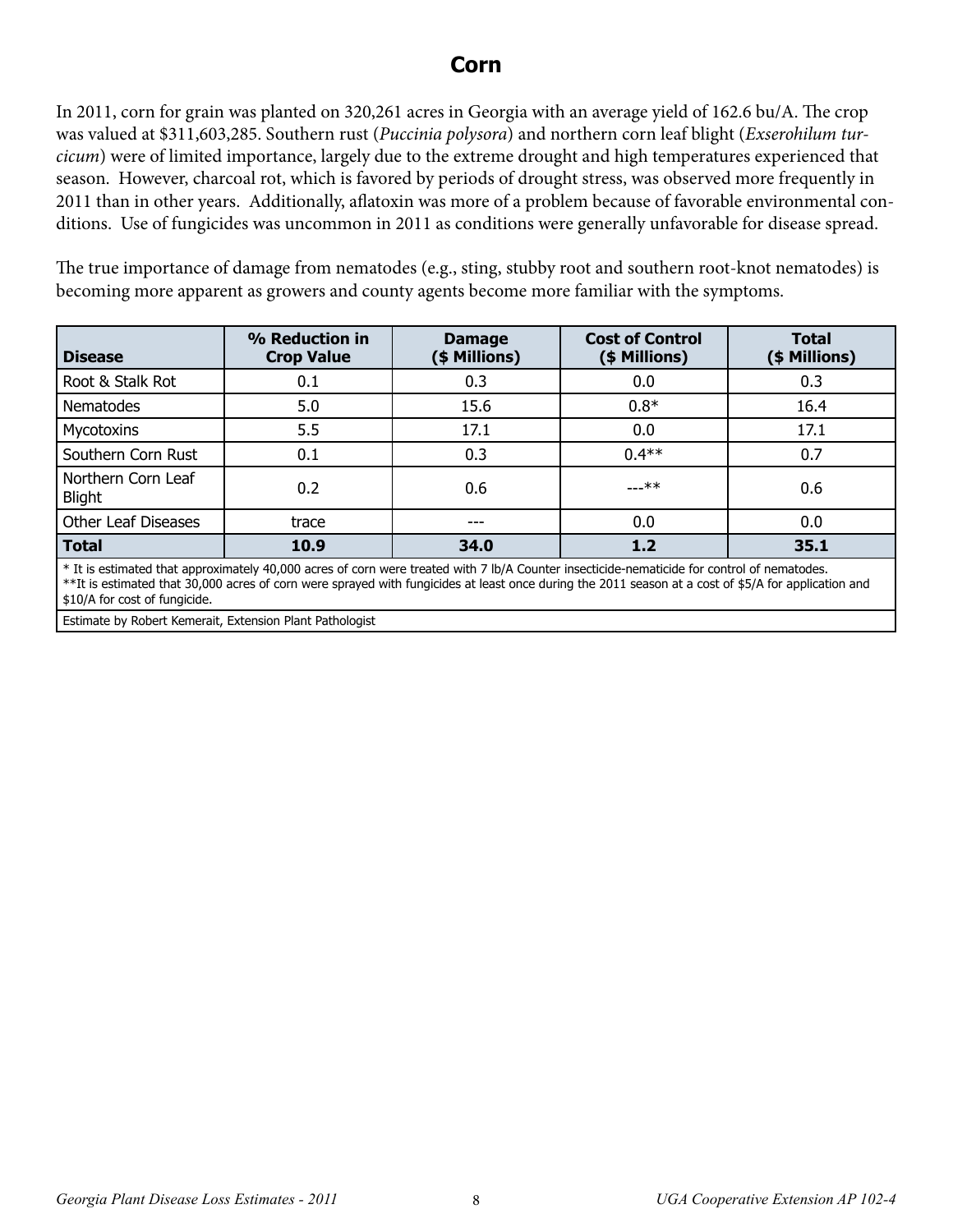#### **Cotton**

In 2011, cotton was planted on an estimated 1,564,191 acres. The average lint yield was 869.72 lb/A. The crop was valued at \$1,508,274,752.

Conditions throughout most of the 2011 field season were warm and dry, which minimized losses to seedling diseases, primarily Rhizoctonia seedling blight ("soreshin"), boll rot, and target spot caused by *Corynespora cassiicola*. The most serious foliar disease in 2011 was Stemphylium leaf spot. Though this disease typically has its basis in a nutrient deficiency, especially potassium, the fungal pathogen is the cause of the leaf spots that can lead to rapid and severe defoliation in a field. Dry weather during 2011 very likely affected the uptake of the potassium, leading to the problems with Stemphylium leaf spot.

Losses to nematodes, primarily southern root-knot nematodes, continued to be one of the most important problems for cotton growers in Georgia. Until growers are able to practice effective crop rotation, increase the number of years between cotton crops in a field and use nematicides effectively, the losses and damage from parasitic nematodes will continue to increase.

| <b>Disease</b>        | % Reduction in<br><b>Crop Value</b> | <b>Damage</b><br>(\$ Millions) | <b>Cost of Control</b><br>(\$ Millions) | <b>Total</b><br>(\$ Millions) |
|-----------------------|-------------------------------------|--------------------------------|-----------------------------------------|-------------------------------|
| Boll Rot (lint)       | 1.0                                 | 15.1                           | 0.0                                     | 15.1                          |
| <b>Nematodes</b>      | 11.5                                | 173.4                          | 20.9 <sup>a</sup>                       | 194.3                         |
| Southern Root-Knot    | 8.5                                 | 128.2                          | ---                                     | ---                           |
| Reniform              | 2.5                                 | 37.7                           | ---                                     | ---                           |
| Columbia Lance        | 0.5                                 | 7.5                            | ---                                     | ---                           |
| Seedling Disease      | 1.0                                 | 15.1                           | 1.2 <sup>b</sup>                        | 16.3                          |
| Fusarium Wilt         | Trace                               | ---                            | ---                                     | ---                           |
| Ascochyta Blight      | Trace                               | ---                            | ---                                     | ---                           |
| Stemphylium Leaf Spot | 0.5                                 | 7.5                            | ---                                     | 7.5                           |
| Total                 | 13.5                                | 211.1                          | 22.1                                    | 233.2                         |

a This figure is based on an estimation that approximately 35% of the cotton acreage in the state is treated with a nematicide rate of Temik (5 lb/A or greater), 20% with a seed-treatment nematicide, and approximately 5% with Telone II.

**b** This figure is an estimate of the cost of fungicides, both in the seed treatments and additional hopper box and in-furrow applications, that are used to manage seedling diseases. For this figure, it is estimated that approximately 15% of the cotton acreage in Georgia is treated with a fungicide in addition to the seed treatment to manage seedling disease.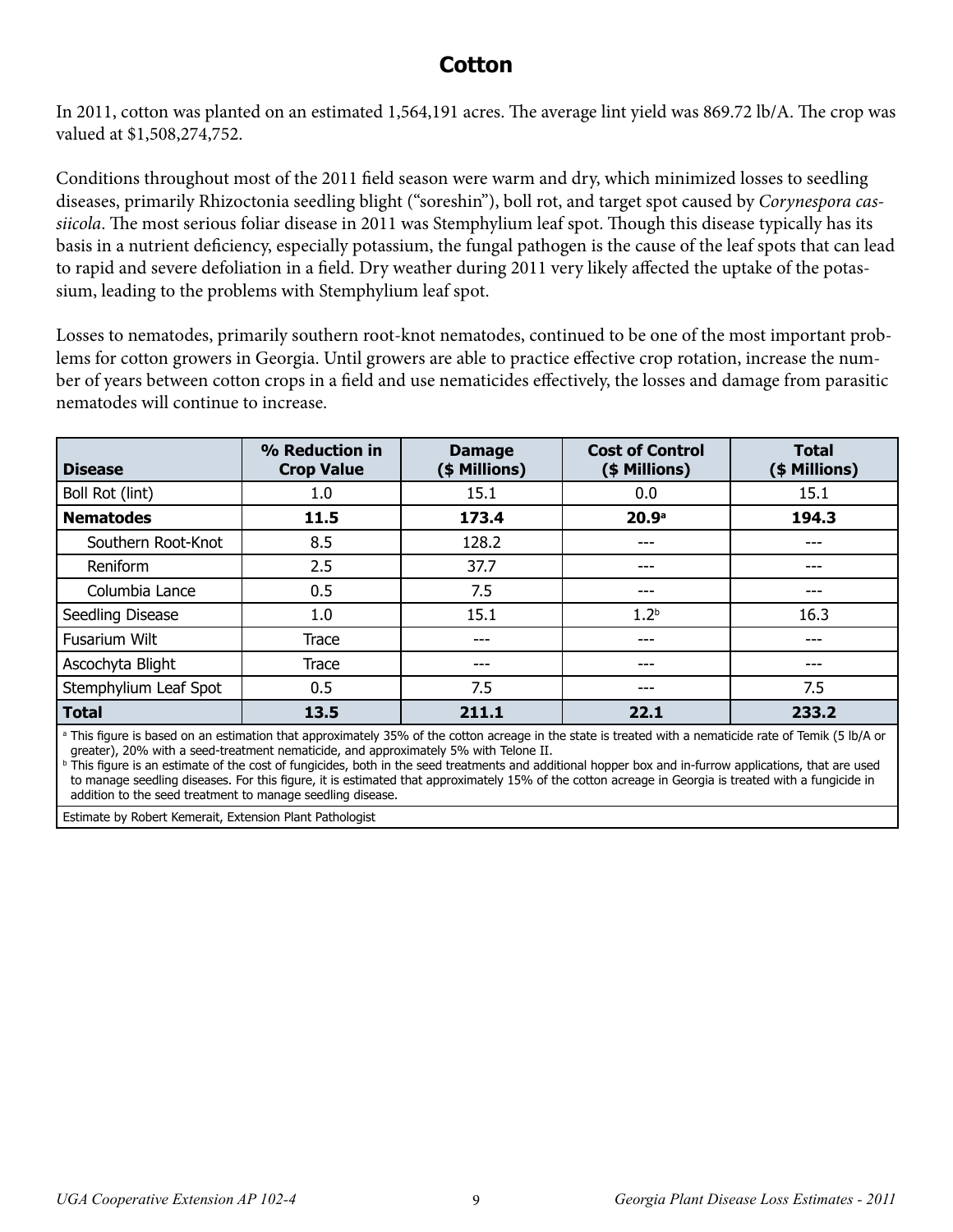## **Muscadine Grape**

Disease pressure was minimal in most muscadine vineyards due to low rainfall in southern Georgia counties where muscadines are grown. Good spray programs further resulted in minimal losses. As a native grape, muscadines generally have less disease pressure than European bunch (Vinifera) grapes. Rot diseases resulted in more direct losses than any other disease category, but there are now multiple fungicides that adequately control these diseases. An active fungicide program is required, and where producers are unable to spray effectively, diseases can be significant. Dead arm diseases were more prevalent in 2011 due to winter cold injury. These trunk diseases result in relatively minor losses each year, but cold damage and/or stress are the primary drivers.

| <b>Disease</b>                                          | % Reduction in<br><b>Crop Value</b>                   | <b>Damage</b><br>(\$Thousands) | <b>Cost of Control</b><br>(\$ Thousands) | <b>Total</b><br>(\$ Thousands) |  |  |  |
|---------------------------------------------------------|-------------------------------------------------------|--------------------------------|------------------------------------------|--------------------------------|--|--|--|
| <b>Bitter Rot</b>                                       | 0.5                                                   | 21.4                           | 50.0                                     | 71.4                           |  |  |  |
| Macrophoma Rot                                          | 0.5                                                   | 21.4                           | 45.0                                     | 66.4                           |  |  |  |
| Ripe Rot                                                | 0.5                                                   | 21.4                           | 25.0                                     | 46.4                           |  |  |  |
| Angular Leaf Spot                                       | 0.5                                                   | 21.4                           | 10.0                                     | 31.4                           |  |  |  |
| <b>Black Rot</b>                                        | 0.5                                                   | 21.4                           | 0.0                                      | 21.4                           |  |  |  |
| Phomopsis Dead Arm                                      | 0.5                                                   | 21.4                           | 1.0                                      | 22.4                           |  |  |  |
| <b>Total</b>                                            | 3.0                                                   | 128.7                          | 131.0                                    | 259.7                          |  |  |  |
| *Controlled with fungicides applied for other diseases. |                                                       |                                |                                          |                                |  |  |  |
|                                                         | Estimate by Phil Brannen, Extension Plant Pathologist |                                |                                          |                                |  |  |  |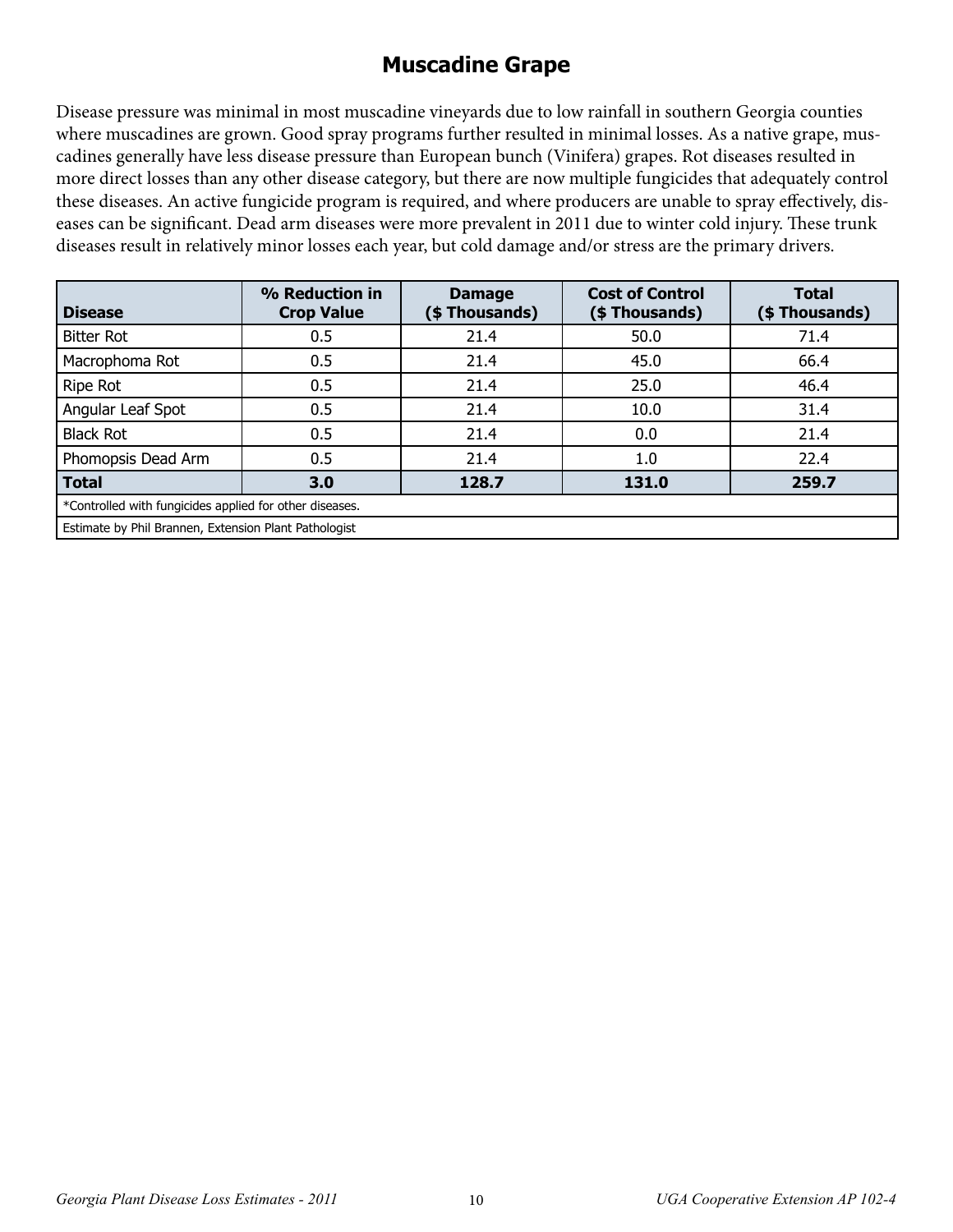## **Ornamentals**

The 2011 farm gate value for ornamental horticulture (excluding turf) was estimated at \$489.68 million. This was down approximately 2% from 2010, and represents a 13.2% decrease in farm gate value since 2009. The downturn in the economy and new house construction has contributed to the decrease in sales of ornamental plants. In addition, many ornamental plant producers have closed in recent years. The ornamental disease loss estimate is only for ornamental production and excludes the value-added service industries because the true value, disease loss and cost of control are not documented and vary greatly within the industry. This change was initiated in 2005, and is a major deviation from the disease loss estimates generated in years prior to 2005, as only farmgate value of ornamental plant production is reported and used to develop the loss estimate.

Losses due to plant diseases were generally low in 2011. Root rot diseases still account for the largest percentage of disease loss in commercial ornamental production. Heat stress within containers contributed to additional root rot loss. Downy mildew diseases and needle blight on Leyland cypress continue to increase in both occurrence and the cost of control due to additional fungicide inputs and labor costs.

| <b>Disease</b>                                         | % Reduction in<br><b>Crop Value</b> | <b>Damage</b><br>(\$ Millions) | <b>Cost of Control</b><br>(\$ Millions) | <b>Total</b><br>(\$ Millions) |
|--------------------------------------------------------|-------------------------------------|--------------------------------|-----------------------------------------|-------------------------------|
| <b>Bacterial Diseases</b><br>(Fire Blight, Leaf Spots) | 0.2                                 | 0.98                           | 0.7                                     | 1.68                          |
| Fungal Leaf Spots, Stem<br>Cankers, Needle Blights     | 1.2                                 | 5.88                           | 7.0                                     | 12.88                         |
| Root and Crown Rots                                    | 3.5                                 | 17.14                          | 8.8                                     | 25.94                         |
| Powdery Mildew                                         | 0.6                                 | 2.94                           | 2.2                                     | 5.14                          |
| <b>Botrytis Blight</b>                                 | 0.2                                 | 0.98                           | 1.4                                     | 2.38                          |
| Virus (TSWV, INSV,<br>Hosta Virus X)                   | 0.1                                 | 0.5                            | 0.1                                     | 0.6                           |
| Minor Diseases (Rust,<br>Downy Mildew, Nematode)       | 0.8                                 | 3.92                           | 3.0                                     | 6.92                          |
| <b>Total</b><br>(Ornamental Production)                | 6.6                                 | 32.34                          | 23.20                                   | 55.54                         |

| <b>Production Category</b><br>(2010 Farm Gate Value)                                                      | % Reduction in<br>Crop Value <sup>1</sup> | <b>Damage</b><br>(\$ Millions) | <b>Cost of Control</b><br>(\$ Millions) | <b>Total</b><br>(\$ Millions) |
|-----------------------------------------------------------------------------------------------------------|-------------------------------------------|--------------------------------|-----------------------------------------|-------------------------------|
| Field Nursery (\$70.73 M)                                                                                 | 2.1                                       | 1.48                           | 1.9                                     | 3.38                          |
| Container Nursery (\$143.04 M)                                                                            | 9.0                                       | 12.93                          | 11.9                                    | 24.83                         |
| Floriculture (Greenhouse)<br>(\$275.90 M)                                                                 | 6.5                                       | 17.93                          | 9.4                                     | 27.33                         |
| <b>Total</b><br>23.20<br>6.6<br>32.34<br>55.54<br>(Ornamental production)                                 |                                           |                                |                                         |                               |
| <sup>1</sup> Column is not additive because disease losses are weighted according to production category. |                                           |                                |                                         |                               |
| Estimate by Jean Williams-Woodward, Extension Plant Pathologist                                           |                                           |                                |                                         |                               |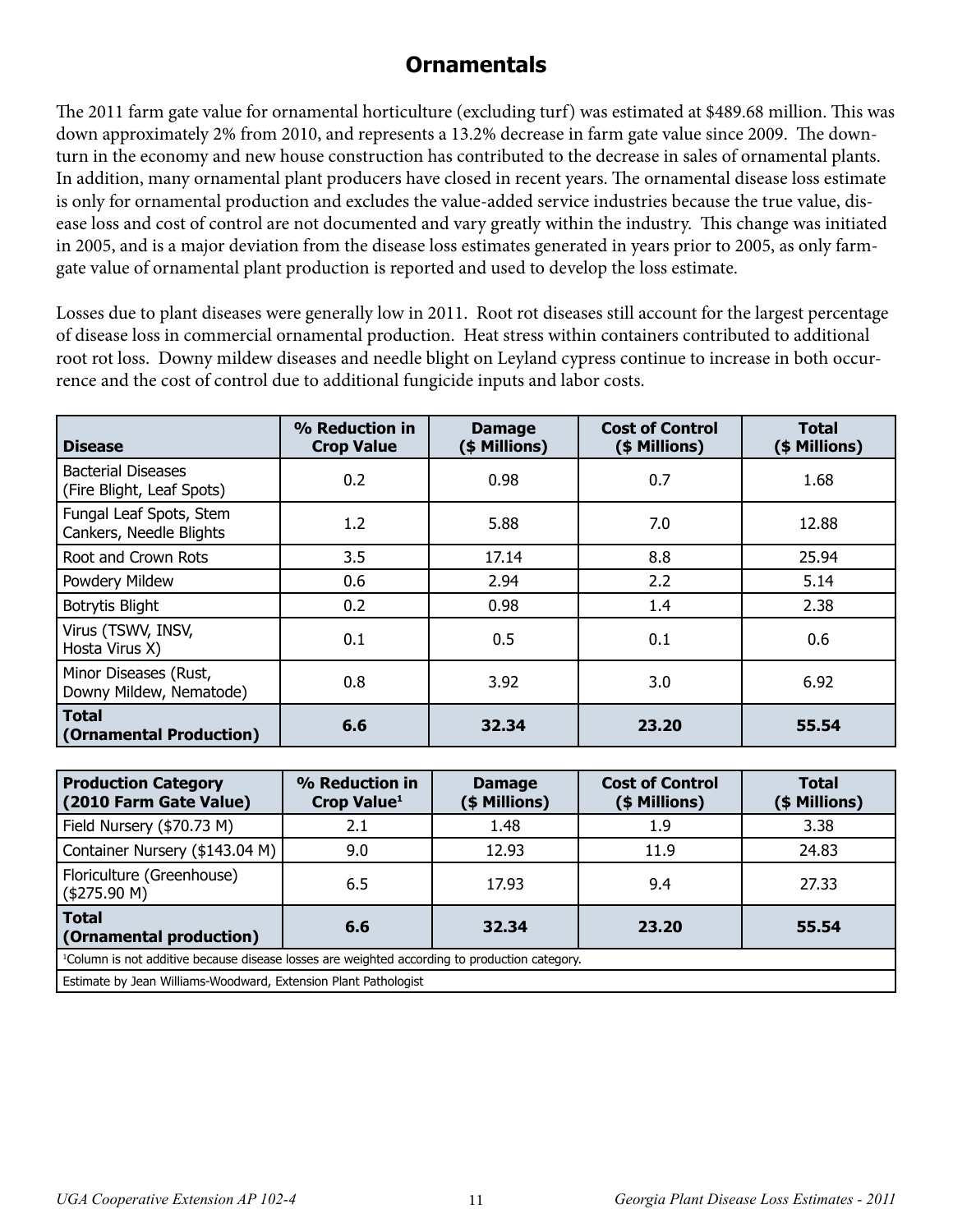#### **Peach**

Peach production was good to excellent in 2011. Conditions were relatively dry for most of the season, and brown rot and scab diseases were of minimal consequence due to adequate fungicide programs. Extensive surveys have indicated that brown rot fungicide resistance is prevalent in many locations, but field surveys allowed for prescription fungicide management (selection of fungicide classes for which resistance was not observed). Bacterial spot was not prevalent due to cool and dry early conditions. *Armillaria* continued to be a major, expanding problem in replant peach production.

| <b>Disease</b>                | % Reduction in<br><b>Crop Value</b>                   | <b>Damage</b><br>(\$ Thousands) | <b>Cost of Control</b><br>(\$Thousands) | <b>Total</b><br>(\$Thousands) |  |  |
|-------------------------------|-------------------------------------------------------|---------------------------------|-----------------------------------------|-------------------------------|--|--|
| Brown Rot                     | 0.1                                                   | 45.1                            | 2000.0                                  | 2045.1                        |  |  |
| Scab                          | 0.01                                                  | 4.5                             | 1200.0                                  | 1204.5                        |  |  |
| <b>Bacterial Spot</b>         | 0.01                                                  | 4.5                             | 20.0                                    | 24.5                          |  |  |
| Phony Peach                   | 0.1                                                   | 45.1                            | 230.0                                   | 275.1                         |  |  |
| Gummosis                      | 0.1                                                   | 45.1                            | 20.0                                    | 65.1                          |  |  |
| Armillaria Root Rot           | 1.0                                                   | 451.3                           | 50.0                                    | 501.3                         |  |  |
| Phomopsis Constriction Canker | 0.01                                                  | 4.5                             | 10.0                                    | 14.5                          |  |  |
| <b>Total</b>                  | 1.3                                                   | 600.3                           | 3530.0                                  | 4130.3                        |  |  |
|                               | Estimate by Phil Brannen, Extension Plant Pathologist |                                 |                                         |                               |  |  |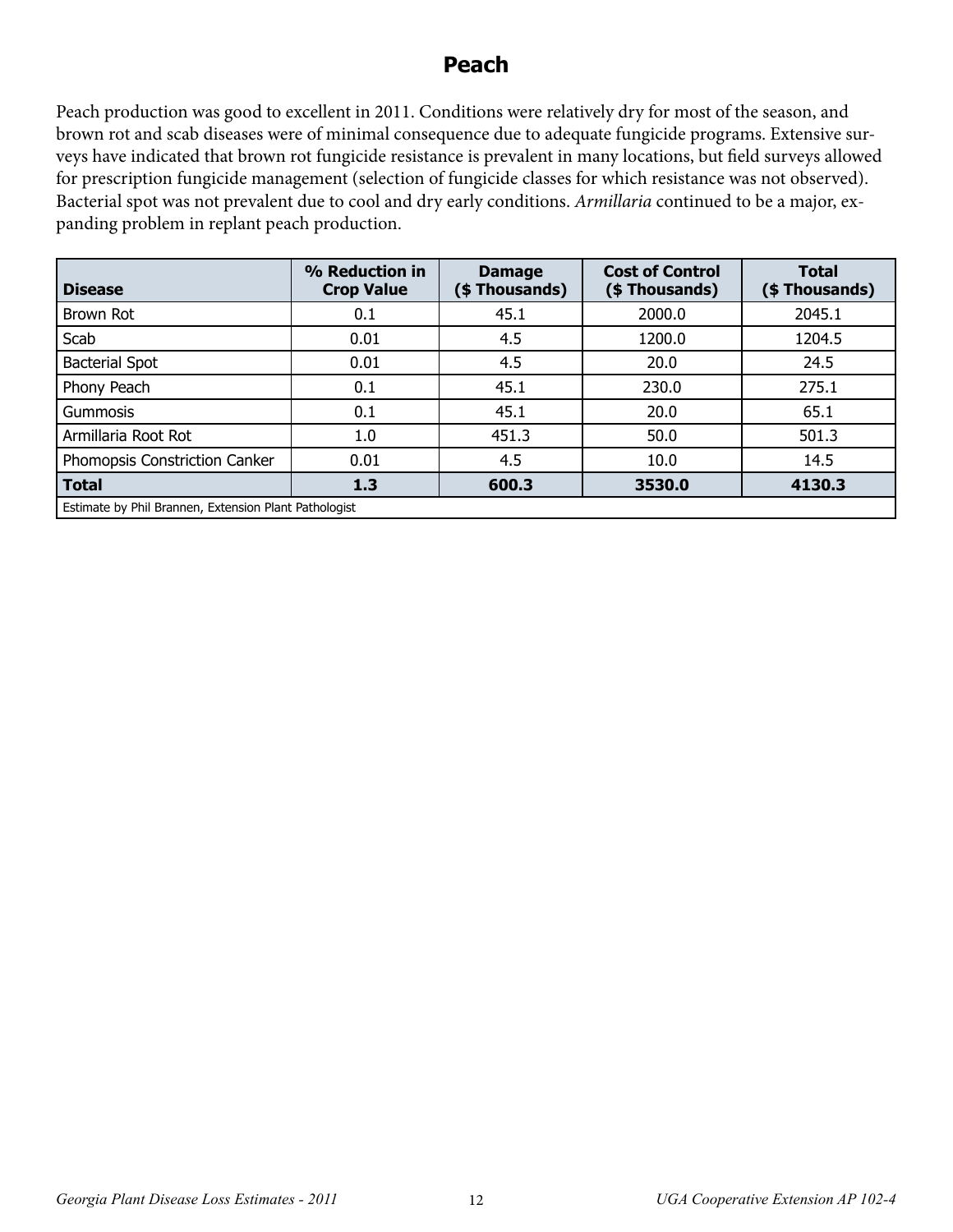#### **Peanut**

In 2011, peanuts were harvested from approximately 475,872 acres. Yields averaged 3721 lb/A for a total production valued at \$586,414,003.

Tomato spotted wilt was very light again in 2011 for reasons that likely include continued use of Peanut Rx (risk index) and peanut varieties with significantly improved resistance to the disease. White mold (stem rot) was severe again (though not as severe as in 2010) and was fueled by very warm soil temperatures beginning early and continuing through much of the season. Early and late leaf spot diseases, though a problem for some growers where peanuts were planted on a short rotation, were generally only a minor problem in 2011 due to the droughty conditions common throughout much of the season. The peanut root-knot nematode remained a problem in the south-central and southwestern regions of the state. Losses to nematodes were slightly elevated in 2011 from 2010 as use of the nematicide Temik 15G became more limited. Development and spread of Cylindrocladium black rot (CBR) was slight in 2011 due to very warm temperatures during the season. For unknown reasons, the severity of Rhizoctonia limb rot, though nowhere near as important as white mold, was up in 2011 from recent years.

As the popular fungicide tebuconazole became available in generic formulations, growers using the generic formulations were able to realize less expensive fungicide programs. However, growers must realize that other fungicides may provide better value by providing improved disease control.

| <b>Disease</b>            | % Reduction in<br><b>Damage</b><br>(\$ Millions)<br>Crop Value <sup>a</sup> |      | <b>Cost of Control</b><br>(\$ Millions) | <b>Total</b><br>(\$ Millions) |
|---------------------------|-----------------------------------------------------------------------------|------|-----------------------------------------|-------------------------------|
| Leaf Spots                | 1.0                                                                         | 5.9  | 22.4 <sup>b</sup>                       | 29.3                          |
| White Mold                | 7.0                                                                         | 41.0 | 6.8 <sup>c</sup>                        | 47.8                          |
| Limb Rot                  | 0.5                                                                         | 2.9  | $---d$                                  | 2.9                           |
| Pod Rot                   | 0.5                                                                         | 2.9  | $---e$                                  | 2.9                           |
| Nematodes                 | 3.0                                                                         | 17.6 | 3.6 <sup>f</sup>                        | 21.2                          |
| Cylindrocladium Black Rot | Trace                                                                       | ---  | ---                                     | ---                           |
| Seedling Disease          | 0.5                                                                         | 2.9  | 0.29                                    | 3.1                           |
| Tomato Spotted Wilt       | 0.5                                                                         | 2.9  | ---                                     | 2.9                           |
| Diplodia Collar Rot       | <b>Trace</b>                                                                | ---  |                                         |                               |
| <b>Total</b>              | 13.0                                                                        | 76.1 | 33.0                                    | 110.1                         |

a The total value of the crop was \$586,414,003, according the Georgia Farm Gate Value report.

 $^{\rm b}$  It was estimated that 55% of peanut acreage in Georgia receives some irrigation and that most of this acreage was sprayed with fungicides seven times during the season. Fungicide treatments for leaf spot control alone are about \$8/acre per application. Growers usually sprayed non-irrigated fields less often, perhaps four to five times per season. This figure is based upon the cost to growers if they ONLY used fungicides (e.g., chlorothalonil) for leaf spot control. Only the approximate cost of the fungicide is factored into this figure.

c This figure reflects the additional cost BEYOND control of leaf spot (estimated at \$4.00/A) if growers chose to use products such as azoxystrobin, tebuconazole, prothioconazole, penthiopyrad or flutolanil to control soilborne diseases at some point during the season.

d The cost of control for limb rot is included in treatments for white mold.

e The cost of gypsum treatments applied to reduce pod rot has not been estimated.

f For the cost of nematode management, it was estimated that 15% of the acreage in Georgia is treated at a cost of \$50/A.

<sup>9</sup> It was estimated that the cost to treat seed with fungicides is about \$0.50/A.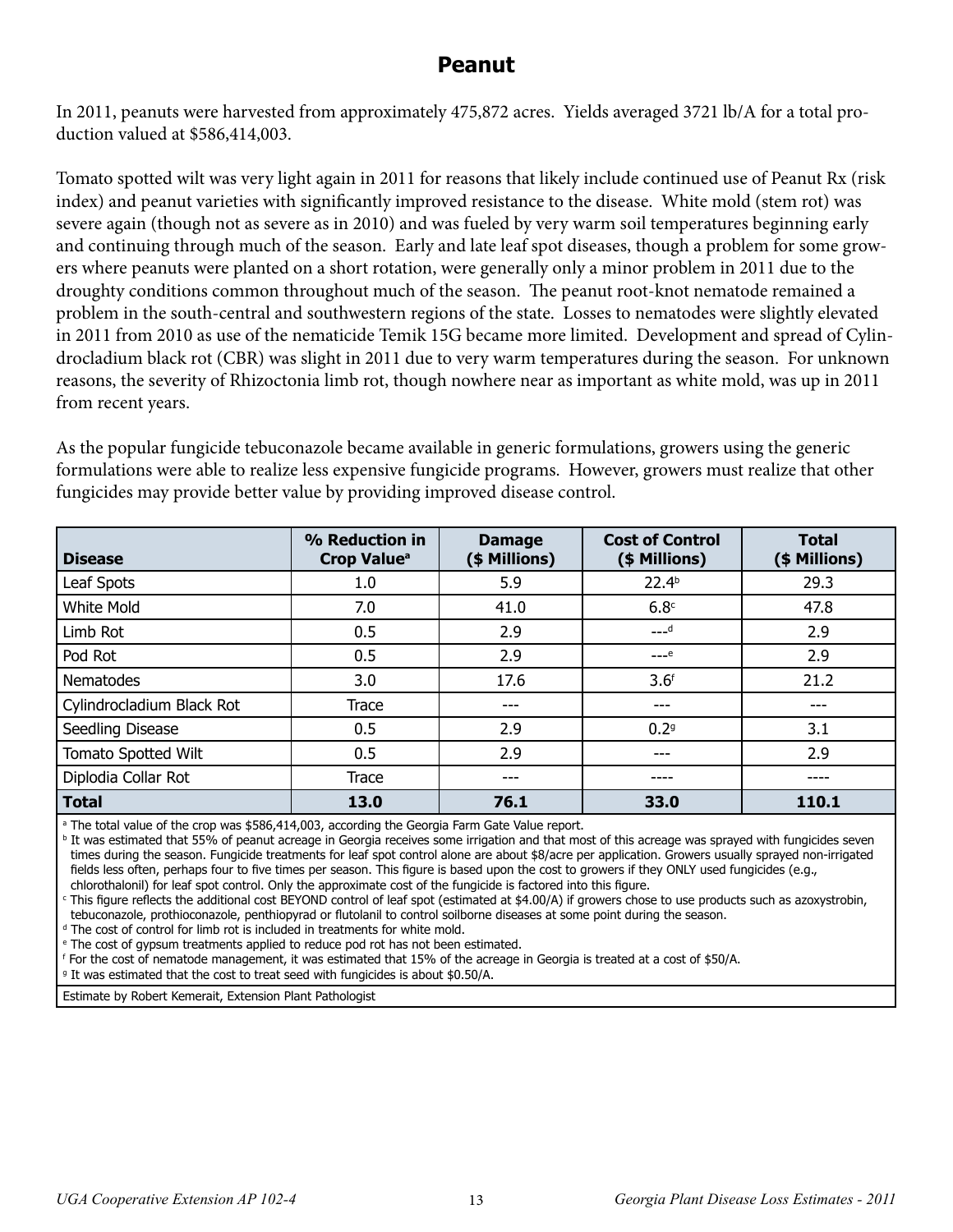#### **Pecan**

In 2011, pecan acreage was estimated to be 142,529 acres in Georgia with a total farm gate value of \$319,538,540.

Leaf scab incidence and severity remained relatively low. Nut scab pressure was low to moderate depending on location. In University of Georgia fungicide trials in Tift County, non-treated controls of the cultivar 'Desirable' had nut scab severity ratings of 4.8% and 31.7% in early October. In addition to scab, anthracnose was a problem in isolated areas. Most occurrences of anthracnose were on the leaves, with fruit infection less common.

| <b>Disease</b>                                                                                                                                                                                                       | % Reduction in<br><b>Crop Value</b> | <b>Cost of Control</b><br><b>Damage</b><br>(\$ Millions)<br>$($$ Millions) <sup>1</sup> |      | <b>Total</b><br>(\$ Millions) |  |
|----------------------------------------------------------------------------------------------------------------------------------------------------------------------------------------------------------------------|-------------------------------------|-----------------------------------------------------------------------------------------|------|-------------------------------|--|
| Scab                                                                                                                                                                                                                 | 1.0                                 | 20.5<br>3.2                                                                             |      | 23.7                          |  |
| Anthracnose                                                                                                                                                                                                          |                                     |                                                                                         |      |                               |  |
| <b>Brown Spot</b>                                                                                                                                                                                                    |                                     |                                                                                         |      |                               |  |
| Downy Spot                                                                                                                                                                                                           |                                     | 0                                                                                       |      |                               |  |
| Powdery Mildew                                                                                                                                                                                                       |                                     | 0                                                                                       |      |                               |  |
| Zonate Leaf Spot                                                                                                                                                                                                     |                                     | 0                                                                                       |      | 0                             |  |
| Phytophthora Shuck and<br>Kernel Rot                                                                                                                                                                                 |                                     |                                                                                         |      |                               |  |
| <b>Total</b>                                                                                                                                                                                                         | 1.0                                 | 3.2                                                                                     | 20.5 | 23.7                          |  |
| $^1$ Eight treatments on 142,539 acres @ \$18.00/A; scab fungicide programs are also effective against anthracnose, downy spot, brown spot and<br>powdery mildew in most cases; number of sprays varied by location. |                                     |                                                                                         |      |                               |  |

Estimate by Jason Brock and Tim Brenneman, Extension Plant Pathologists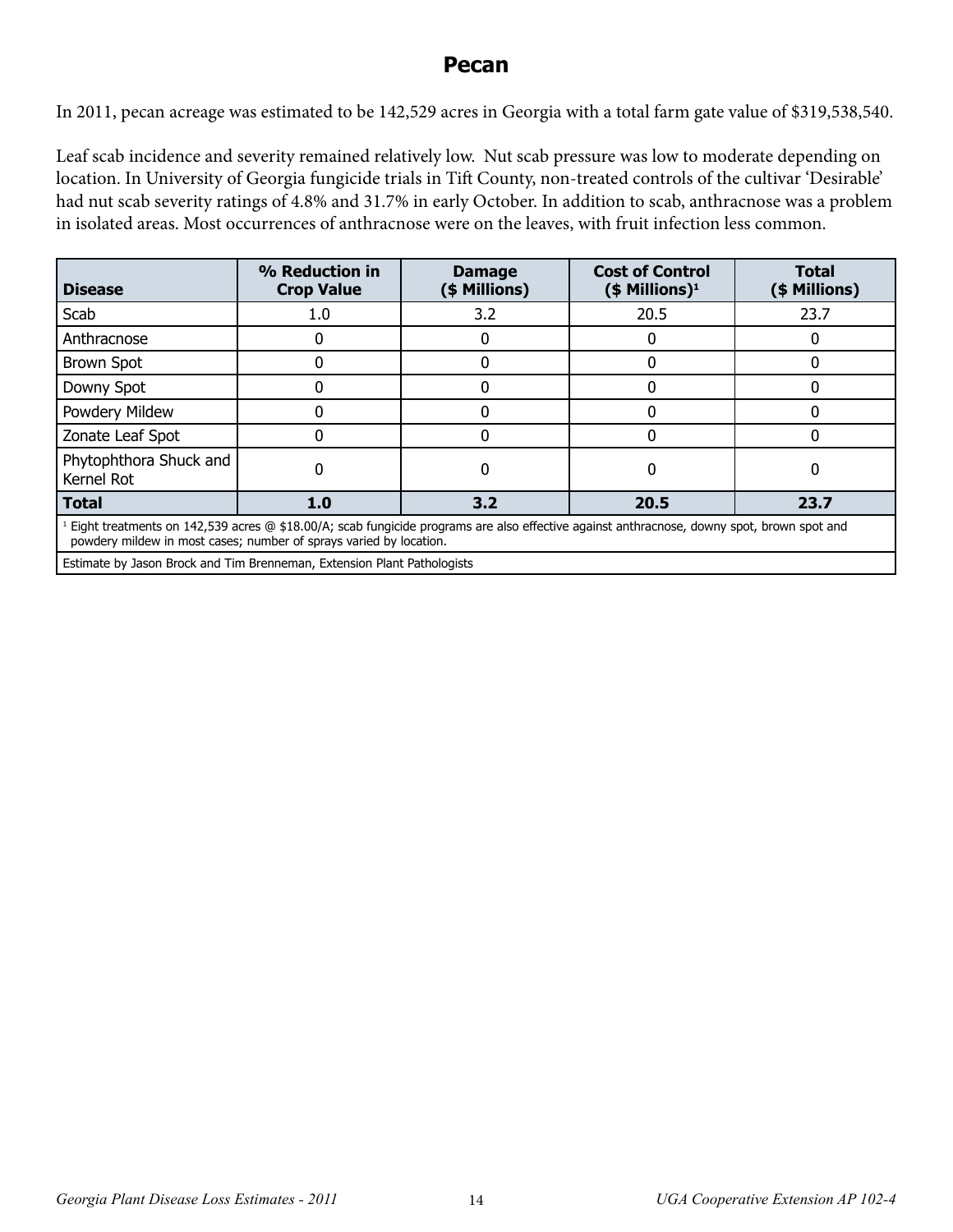#### **Soybean**

In 2011, soybeans were harvested from approximately 176,782 acres. Yields averaged 31.72 bu/A for a total production valued at \$65,479,034.

The 2011 growing season was characterized by elevated temperatures and little rainfall. For these reasons, diseases like Asian soybean rust, red crown rot and frogeye leaf spot were of little importance. Foliar fungicides were not applied in most soybean fields in 2011. However, Southern blight and charcoal rot were more important than usual due to warmer soil temperatures. Plant parasitic nematodes and Phomopsis pod and stem blight continued to be important concerns as well.

| <b>Disease</b>                                      | % Reduction in<br><b>Crop Value</b> | <b>Damage</b><br>(\$ Millions) | <b>Cost of Control</b><br>(\$ Millions) | <b>Total</b><br>(\$ Millions) |  |
|-----------------------------------------------------|-------------------------------------|--------------------------------|-----------------------------------------|-------------------------------|--|
| Soybean Cyst Nematode <sup>a</sup>                  | <b>Trace</b>                        |                                |                                         |                               |  |
| Root-knot Nematodes                                 | 3.5                                 | 2.3                            | $0.5^{b}$                               | 2.8                           |  |
| Other Nematodes <sup>c</sup>                        | 1.5                                 | 1.0                            | $---$                                   | 1.0                           |  |
| Asian Soybean Rust                                  | <b>Trace</b>                        | ---                            | <b>Trace</b>                            | ---                           |  |
| Anthracnose                                         | 0.25                                | 0.2                            | 0                                       | 0.2                           |  |
| Brown Leaf Spot                                     | Trace                               | ---                            | $\mathbf 0$                             | ---                           |  |
| Charcoal Rot                                        | 0.25                                | 0.2                            | $\mathbf 0$                             | 0.2                           |  |
| Diaporthe/Phomopsis Complex                         | 0.5                                 | 0.3                            | 0                                       | 0.3                           |  |
| Downy Mildew                                        | 0.0                                 | 0.0                            | $\mathbf 0$                             | 0.0                           |  |
| Frogeye Leaf Spot                                   | <b>Trace</b>                        | ---                            | $\mathbf 0$                             | ---                           |  |
| Red Crown Rot                                       | 0.0                                 | 0.0                            | $\mathbf 0$                             | 0.0                           |  |
| Pod and Stem Blight                                 | 1.5                                 | 1.0                            | 0                                       | 1.0                           |  |
| Purple Stain                                        | <b>Trace</b>                        | 0                              | $\overline{0}$                          | ---                           |  |
| Seedling Diseases<br>(Rhizoctonia/Pythium/Fusarium) | 0.1                                 | 0.06                           | 0.1                                     | 0.16                          |  |
| Southern Blight                                     | 0.5                                 | 0.3                            | 0                                       | 0.3                           |  |
| Stem Canker                                         | <b>NA</b>                           | 0                              | 0                                       | $\mathbf 0$                   |  |
| Fusarium Wilt                                       | 0.0                                 | 0                              | $\mathbf 0$                             | 0                             |  |
| <b>Virus Diseases</b>                               | 0.0                                 | 0                              | 0                                       | 0                             |  |
| <b>Bacterial Diseases</b>                           | 0.0                                 | 0                              | $\mathbf 0$                             | 0                             |  |
| <b>Total</b>                                        | 8.1                                 | 5.36                           | 0.6                                     | 5.96                          |  |

<sup>a</sup> Resistant varieties are used to manage most nematode and disease problems. Typically, the only fungicides used are seed treatments to reduce seedling diseases.

 $\rm{^b}$  It is estimated that approximately 20% of the soybean acreage was treated with Temik 15G (5 lb/A).

c "Other nematodes" includes reniform, sting and Columbia lance nematodes.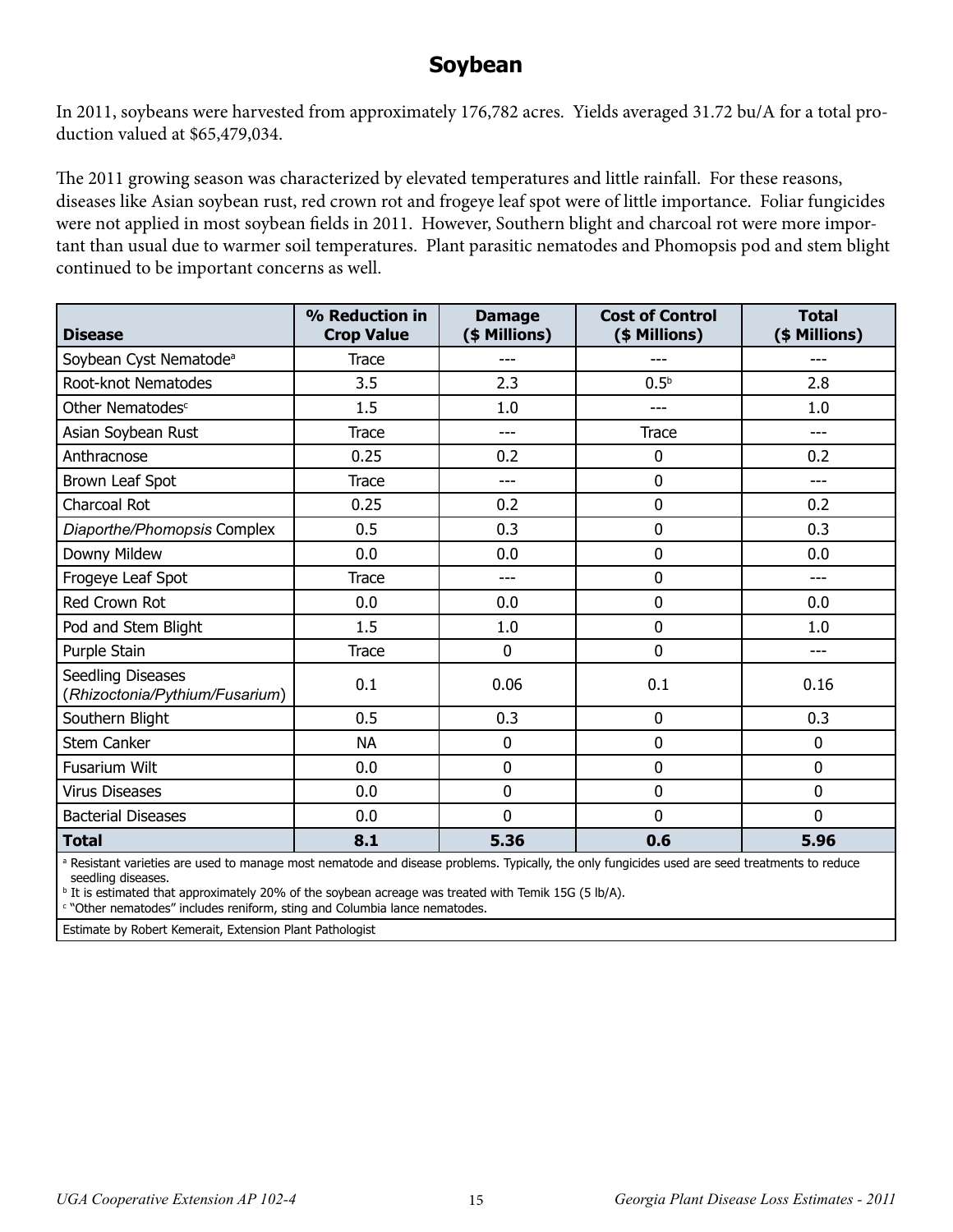## **Strawberry**

Foliar and fruit disease pressure was low to moderate in 2011. Most presumptive disease issues were actually cultural in nature, such as poor growth caused by extensive use of canopy covers for the first time, or were related to excessive winter cold. *Botrytis* (gray mold) was rarely reported, and fungicides gave adequate control where they were well utilized. Phytophthora, Pythium and Rhizoctonia root rots were often damaging. These diseases were introduced from nurseries, and the increasingly poor quality of strawberry transplants is of concern. However, overall, 2011 was a good year for strawberry production. There is concern that the strobilurin fungicides, which are heavily and virtually exclusively utilized for control of anthracnose, may be developing resistance. There is a strong need for fungicides with different modes of action if we are to continue strawberry production in Georgia.

| <b>Disease</b>                                        | % Reduction in<br><b>Crop Value</b> | <b>Damage</b><br>(\$ Thousands) | <b>Cost of Control</b><br>(\$Thousands) | <b>Total</b><br>(\$Thousands) |  |
|-------------------------------------------------------|-------------------------------------|---------------------------------|-----------------------------------------|-------------------------------|--|
| Gray Mold                                             | 0.1                                 | 6.7                             | 443.4                                   | 450.1                         |  |
| Fungal Leaf Spots                                     | 0.1                                 | 6.7                             | 138.0                                   | 144.6                         |  |
| Anthracnose                                           | 0.1                                 | 6.7                             | 147.8                                   | 154.5                         |  |
| Root Rots & Nematodes                                 | 2.0                                 | 133.7                           | 246.3                                   | 380.0                         |  |
| Angular Leaf Spot                                     | 0.0                                 | 0.7                             | 9.9                                     | 10.5                          |  |
| <b>Total</b>                                          | 2.3                                 | 154.4                           | 985.4                                   | 1139.8                        |  |
| Estimate by Phil Brannen, Extension Plant Pathologist |                                     |                                 |                                         |                               |  |

*Georgia Plant Disease Loss Estimates - 2011* 16 *UGA Cooperative Extension AP 102-4*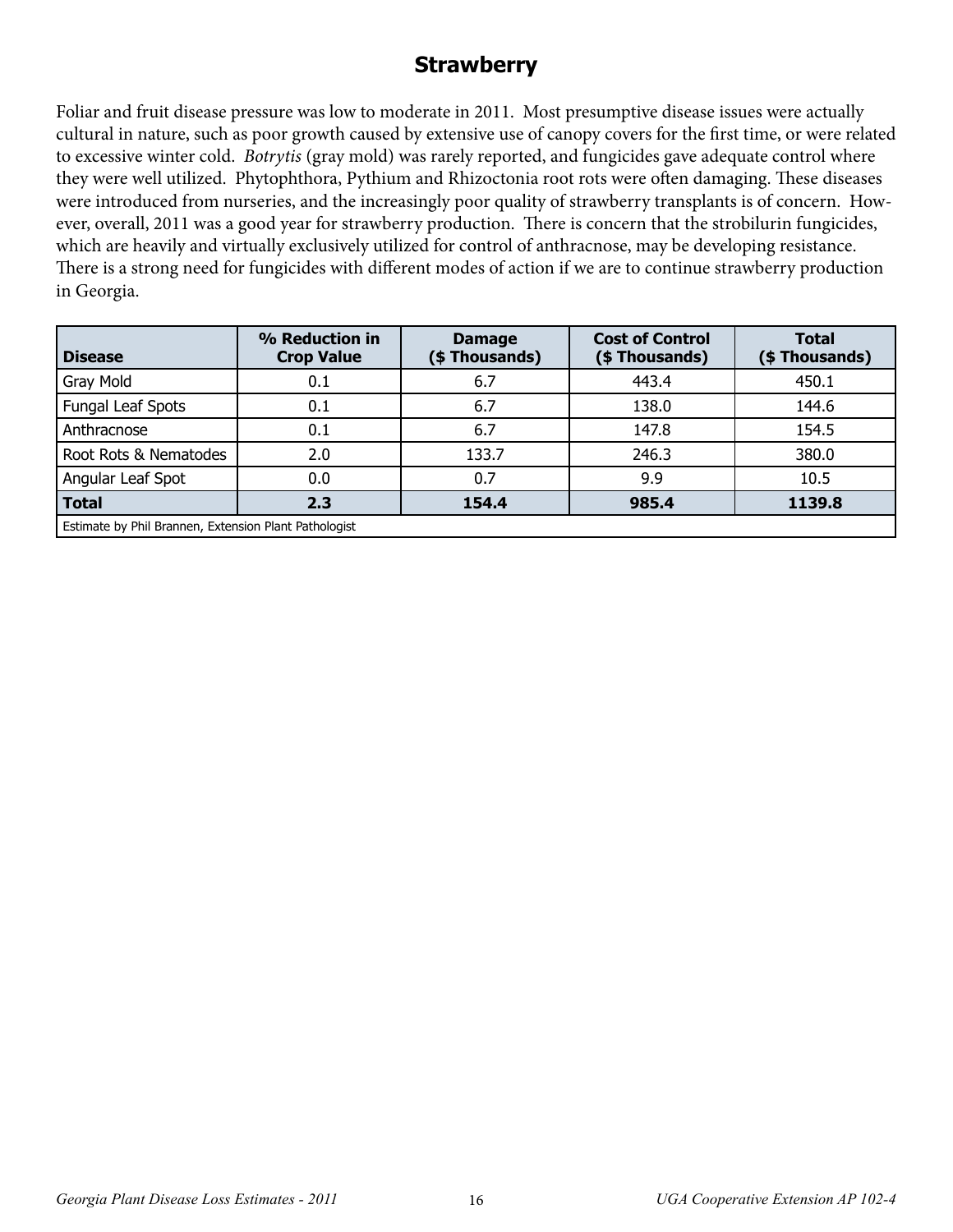## **Turfgrass**

In 2011, it was estimated that there were 1.95 million acres of turf with a maintenance value of \$1.8 billion in Georgia. There were 23,142 acres used for sod/stolon production in the state, yielding a farm gate value of \$74,931,899. Wide fluctuations in temperature were the norm in 2011, with cold temperatures and freeze events in early January followed by a heat wave during the summer. This made turfgrass management difficult, especially on *Agrostis* sp. (bentgrass). However, the heat wave of 2011 was not as severe and/or as prolonged as the record-setting temperatures registered in 2010. "Environmental/cultural" and heat stress-related problems as well as anthracnose (*Colletotrichum cereale*) were commonly diagnosed at the UGA plant disease clinic. Record numbers of nematode analyses were submitted to the UGA nematology laboratory from warm- and cool-season swards. Numerous and severe outbreaks of *Ophiosphaerella* spp. (spring dead spot) affecting *Cynodon* spp. (bermudagrass) were observed throughout the mid- to northern portion of the state. A few cases of leaf and sheath blight (mini-ring) disease caused by *Rhizoctonia zeae* were registered throughout the state on bermudagrass greens. *Gaeumannomyces* spp. (the causal agent of root decline of take all root rot / root decline of warm season grasses / bermudagrass decline) continued to be prevalent throughout the state. *Rhizoctonia* infections were common on *Festuca arundinacea* (tall fescue) during the summer of 2011 while *Pythium* spp. infections declined from those observed in 2010. *Sclerotinia homoeocarpa* was prevalent throughout the state in several turfgrass species. *Bipolaris* spp. was particularly problematic on bermudgrass during the fall. Minor incidences of *Puccinia* spp., *Curvularia* spp. and *Pyricularia grisea* infections were observed in 2011.

| <b>Disease</b>                                                     | % Reduction in<br><b>Crop Value</b> | <b>Damage</b><br>(\$ Millions) | <b>Cost of Control</b><br>(\$ Millions) | <b>Total</b><br>(\$ Millions) |  |
|--------------------------------------------------------------------|-------------------------------------|--------------------------------|-----------------------------------------|-------------------------------|--|
| Soil-borne and<br>Crown Diseases                                   | 3.0                                 | 54.0                           | 63.0                                    | 117.0                         |  |
| <b>Foliar Diseases</b>                                             | $1.5\,$                             | 27.0                           | 36.0                                    | 63.0                          |  |
| Nematodes                                                          | 3.0                                 | 54.0                           | 63.0                                    | 117.0                         |  |
| <b>Total</b>                                                       | 7.5                                 | 135.0                          | 162.0                                   | 297.0                         |  |
| Estimate by Alfredo Martínez-Espinoza, Extension Plant Pathologist |                                     |                                |                                         |                               |  |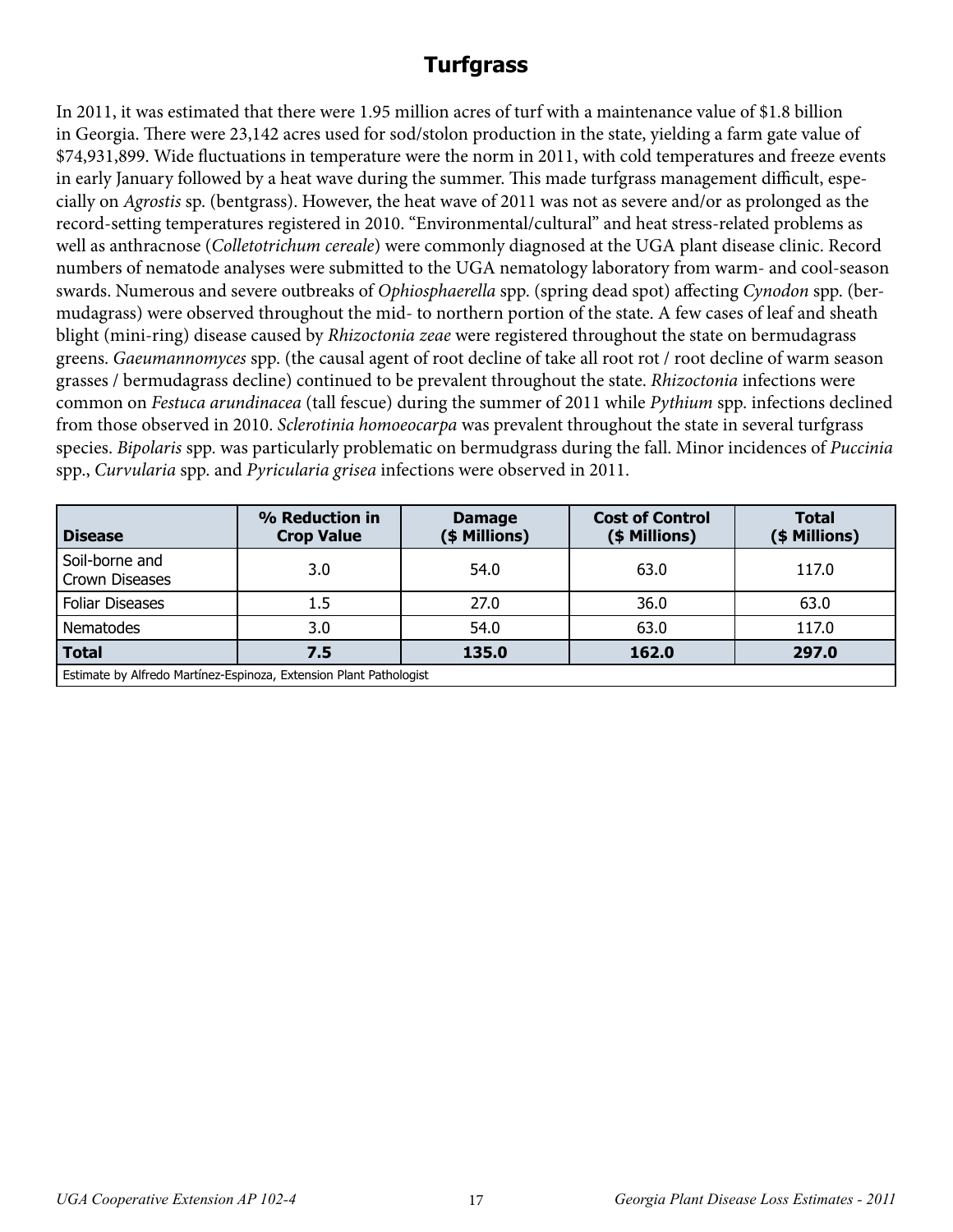## **Vegetables**

About 150,000 acres of vegetables worth a total of approximately \$775 million were grown in Georgia in 2011. Drought conditions were prevalent for most of the growing season, which kept many diseases from becoming problematic. Bacterial fruit blotch incidence was very high but did not cause major losses due to the dry conditions. Black mold (*Aspergillus niger*) on Vidalia onions caused severe losses in stored onions. Fusarium wilt of watermelon continued to increase in incidence and caused some early season losses. Losses to *Phytophthora capsici* on bell pepper and cucurbits were below average. The most prevalent disease on tomatoes and peppers was bacterial spot, caused by *Xanthomonas campestris* pv. *vesicatoria*. This disease continues to plague growers because it is difficult to prevent, and remedial disease management tools are generally suppressive at best.

| <b>Major</b><br><b>Vegetable Crops</b>                                                                                                                                                      | % Reduction in<br>Crop Value <sup>1</sup> | <b>Damage</b><br>(\$ Millions)                                            | <b>Cost of Control</b><br>(\$ Millions) | <b>Total</b><br>(\$ Millions) |  |
|---------------------------------------------------------------------------------------------------------------------------------------------------------------------------------------------|-------------------------------------------|---------------------------------------------------------------------------|-----------------------------------------|-------------------------------|--|
| Watermelon                                                                                                                                                                                  | 1.0                                       | 1.0                                                                       | 6                                       | 7.0                           |  |
| Squash (Yellow + Zuc-<br>chini)                                                                                                                                                             | 1.0                                       | 0.45                                                                      | 1.4                                     | 1.9                           |  |
| Tomato                                                                                                                                                                                      | 1.0                                       | 0.35                                                                      | 2.8                                     | 3.2                           |  |
| <b>Other</b><br><b>Vegetable Crops</b>                                                                                                                                                      | % Reduction in<br>Crop Value <sup>1</sup> | <b>Cost of Control</b><br><b>Damage</b><br>(\$ Millions)<br>(\$ Millions) |                                         | <b>Total</b><br>(\$ Millions) |  |
| Pepper (Bell)                                                                                                                                                                               | 2.0                                       | 1.5                                                                       | 1.9                                     | 3.4                           |  |
| Cucumber                                                                                                                                                                                    | 1.5                                       | 0.73                                                                      | 1.8                                     | 2.5                           |  |
| Snap Bean                                                                                                                                                                                   | 2.0                                       | 0.36                                                                      | 1.3                                     | 1.7                           |  |
| Greens                                                                                                                                                                                      | 1.0                                       | 0.3                                                                       | 1.3                                     | 1.6                           |  |
| Cabbage                                                                                                                                                                                     | 1.0                                       | 0.36                                                                      | 0.7                                     | 1.0                           |  |
| Onion (Dry)                                                                                                                                                                                 | 2.0                                       | 3.2                                                                       | 2.1                                     | 5.3                           |  |
| Cantaloupe                                                                                                                                                                                  | 1.5                                       | 0.37                                                                      | 2.3                                     | 2.7                           |  |
| Eggplant                                                                                                                                                                                    | 0.5                                       | 0.1                                                                       | 0.4                                     | 0.5                           |  |
| <b>Total</b>                                                                                                                                                                                | 2.2 <sup>1</sup>                          | 13.27                                                                     | 22                                      | 30.80                         |  |
| <sup>1</sup> This column is not additive due to the way losses for vegetables are tabulated.<br>Total values for vegetable commodities are taken from the 2010 farm gate values (AR-12-01). |                                           |                                                                           |                                         |                               |  |

Estimate by David B. Langston, Jr., Extension Plant Pathologist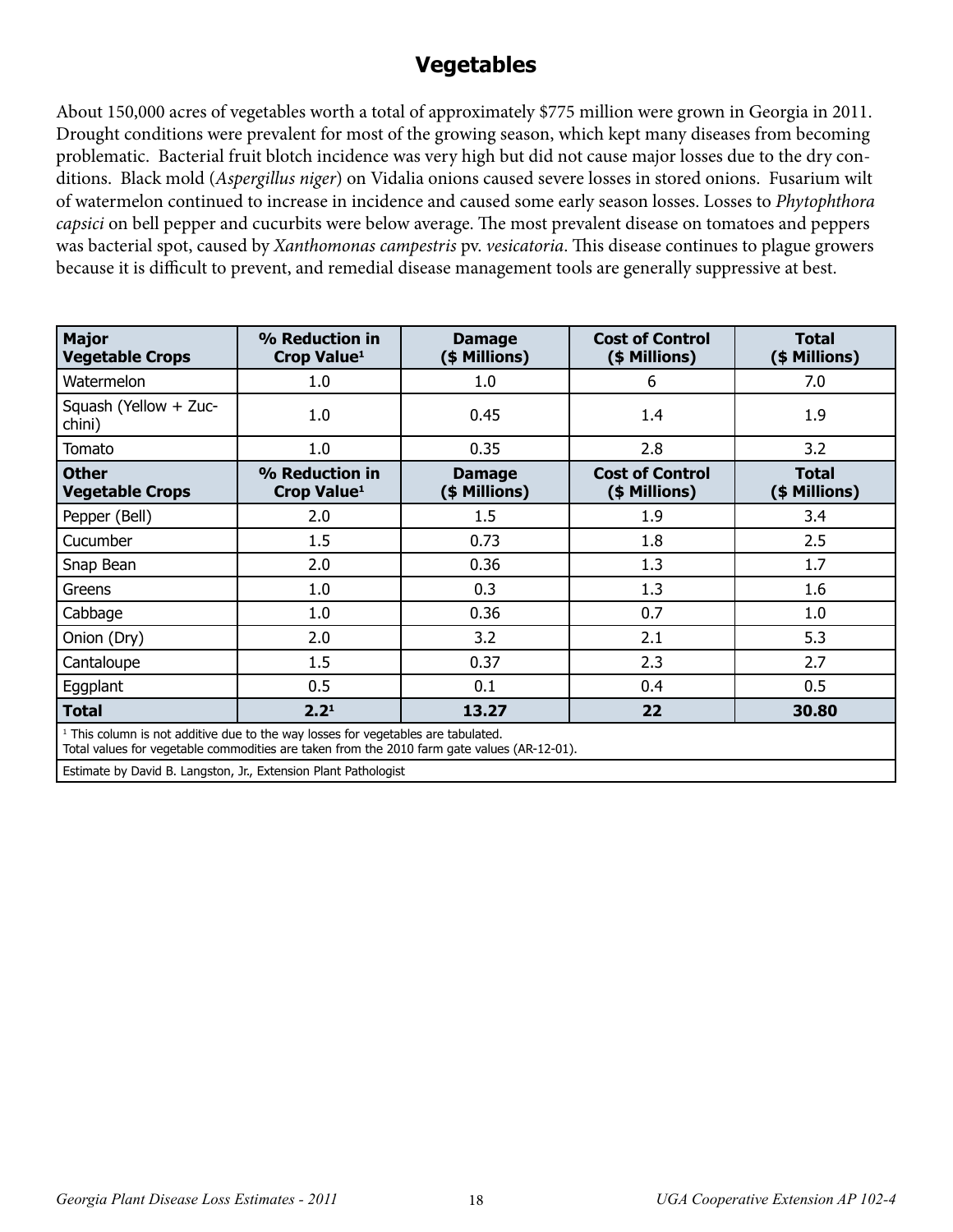#### **Wheat**

The farm gate value of wheat in 2011 in Georgia was \$85,175,081. Wheat was harvested from 231,035 acres with an average yield of 55.5 Bu/acre. Rainfall was sporadic south of Atlanta during October and November 2010 but enough rainfall was received to get emergence. Cold temperatures and adequate rainfall through the winter ensured adequate vernalization and tillering. Reduction in rainfall was observed from March through April 2011, with an accentuated reduction in May during the grainfill period. Powdery mildew (*Blumeria graminis* f. sp *tritici*) incidences were low in 2011. Localized incidences of stripe rust (*Puccinia striiformis*) were observed but no widespread epidemics were reported in the state. Leaf rust (*Puccinia triticina*) was observed late in the season, which, combined with widespread use of fungicides, prevented serious threat to the crop. *Stagonospora* leaf and glume blotch were observed at moderate levels across the state; however, infections were late in the season with little or no impact on yield. Barley Yellow Dwarf Virus (BYDV) was almost nonexistent across the state in 2011. State wheat trials at Tifton, Plains and Griffin had some of the lowest BYDV infection rates observed in several years. Slow emergence due to low rainfall and a cooler fall greatly reduced the fall aphid populations. Colder conditions led to moderate incidences of soilborne wheat mosaic virus (SBMV) and wheat spindle streak mosaic virus (SSMV) infections on a few susceptible varieties in the state.

| <b>Disease</b>                                          | % Reduction in<br><b>Crop Value</b>                                | <b>Damage</b><br>(\$ Millions) | <b>Cost of Control</b><br>(\$ Millions) | <b>Total</b><br>(\$ Millions) |  |  |
|---------------------------------------------------------|--------------------------------------------------------------------|--------------------------------|-----------------------------------------|-------------------------------|--|--|
| Leaf Rust/Stripe Rust                                   | 0.5                                                                | 0.41                           | 0.83                                    | 1.24                          |  |  |
| Glume Blotch                                            | 0.5                                                                | 0.41                           | 0.08                                    | 0.49                          |  |  |
| Powdery Mildew                                          | 0.5                                                                | 0.41                           | 0.08                                    | 0.49                          |  |  |
| <b>Barley Yellow Dwarf Virus</b>                        | 0.1                                                                | 0.08                           | 0.08                                    | 0.16                          |  |  |
| Soilborne Wheat Mosaic /<br>Spindle Streak Mosaic Virus | 0.5                                                                | 0.41                           | 0.41                                    | 0.82                          |  |  |
| Stinking/Loose Smut                                     |                                                                    |                                |                                         |                               |  |  |
| <b>Total</b>                                            | 2.1                                                                | 1.72                           | 1.48                                    | 3.2                           |  |  |
|                                                         | Estimate by Alfredo Martinez-Espinoza, Extension Plant Pathologist |                                |                                         |                               |  |  |

Estimate by Alfredo Martinez-Espinoza, Extension Plant Pathologist